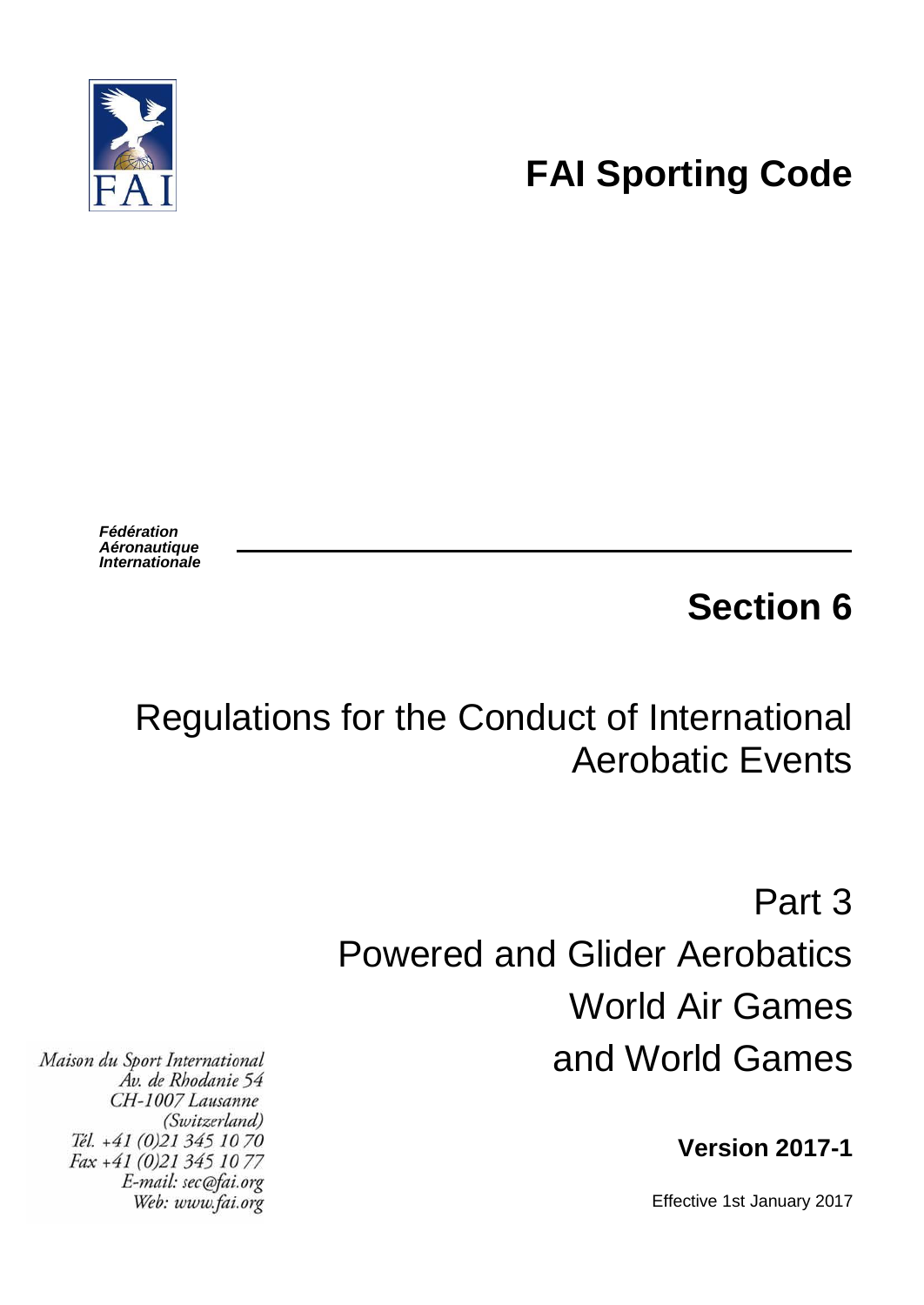

**FÉDÉRATION AÉRONAUTIQUE INTERNATIONALE**

Maison du Sport International, Av de Rhodanie 54 – CH-1007 LAUSANNE Switzerland

## **FERATION AERONAUTIQUE INTERNATIONALE MSI - Avenue de Rhodanie 54 – CH-1007 Lausanne – Switzerland**

#### Copyright 2017

All rights reserved. Copyright in this document is owned by the Fédération Aéronautique Internationale (FAI). Any person acting on behalf of the FAI or one of its Members is hereby authorised to copy, print, and distribute this document, subject to the following conditions:

- **1. The document may be used for information only and may not be exploited for commercial purposes.**
- **2. Any copy of this document or portion thereof must include this copyright notice.**
- **3. Regulations applicable to air law, air traffic and control in the respective countries are reserved in any event. They must be observed and, where applicable, take precedence over any sport regulations**

Note that any product, process or technology described in the document may be the subject of other Intellectual Property rights reserved by the Fédération Aéronautique Internationale or other entities and is not licensed hereunder.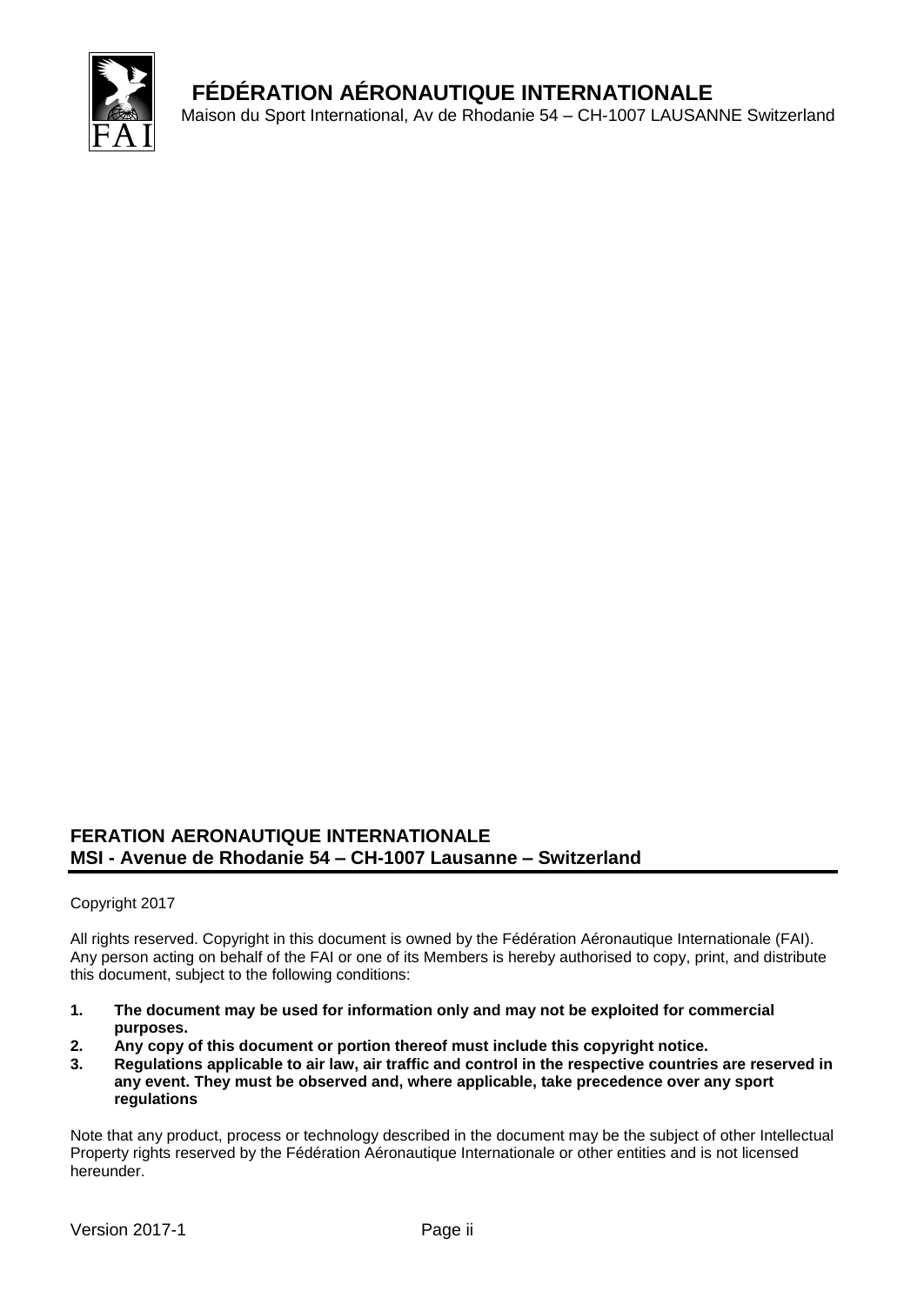

**FÉDÉRATION AÉRONAUTIQUE INTERNATIONALE**

Maison du Sport International, Av de Rhodanie 54 – CH-1007 LAUSANNE Switzerland

## **RIGHTS TO FAI INTERNATIONAL SPORTING EVENTS**

All international sporting events organised wholly or partly under the rules of the Fédération Aéronautique Internationale (FAI) Sporting Code<sup>1</sup> are termed *FAI International Sporting Events*<sup>2</sup>. Under the FAI Statutes<sup>3</sup>, FAI owns and controls all rights relating to FAI International Sporting Events. FAI Members<sup>4</sup> shall, within their national territories<sup>5</sup>, enforce FAI ownership of FAI International Sporting Events and require them to be registered in the FAI Sporting Calendar<sup>6</sup>.

An event organiser who wishes to exploit rights to any commercial activity at such events shall seek prior agreement with FAI. The rights owned by FAI which may, by agreement, be transferred to event organisers include, but are not limited to advertising at or for FAI events, use of the event name or logo for merchandising purposes and use of any sound, image, program and/or data, whether recorded electronically or otherwise or transmitted in real time. This includes specifically all rights to the use of any material, electronic or other, including software, that forms part of any method or system for judging, scoring, performance evaluation or information utilised in any FAI International Sporting Event<sup>7</sup>.

Each FAI Air Sport Commission<sup>8</sup> may negotiate agreements, with FAI Members or other entities authorised by the appropriate FAI Member, for the transfer of all or parts of the rights to any FAI International Sporting Event (except World Air Games events<sup>9</sup>) in the discipline<sup>10</sup>, for which it is responsible<sup>11</sup> or waive the rights. Any such agreement or waiver, after approval by the appropriate Air Sport Commission President, shall be signed by FAI Officers<sup>12</sup>

Any person or legal entity that accepts responsibility for organising an FAI Sporting Event, whether or not by written agreement, in doing so also accepts the proprietary rights of FAI as stated above. Where no transfer of rights has been agreed in writing, FAI shall retain all rights to the event. Regardless of any agreement or transfer of rights, FAI shall have, free of charge for its own archival and/or promotional use, full access to any sound and/or visual images of any FAI Sporting Event. The FAI also reserves the right to arrange at its own expense for any and all parts of any event to be recorded.

| 1  |                                                          |
|----|----------------------------------------------------------|
| 2  | FAI Sporting Code, Gen. Section,  Chapter 4,  para 4.1.2 |
| 3  |                                                          |
| 4  |                                                          |
| 5  |                                                          |
| 6  |                                                          |
| 7  |                                                          |
| 8  |                                                          |
| 9  | FAI Sporting Code, Gen. Section, Chapter 4,  para 4.1.5  |
| 10 | FAI Sporting Code, Gen. Section, Chapter 2,  para 2.2.   |
| 11 |                                                          |
| 12 |                                                          |
|    |                                                          |

.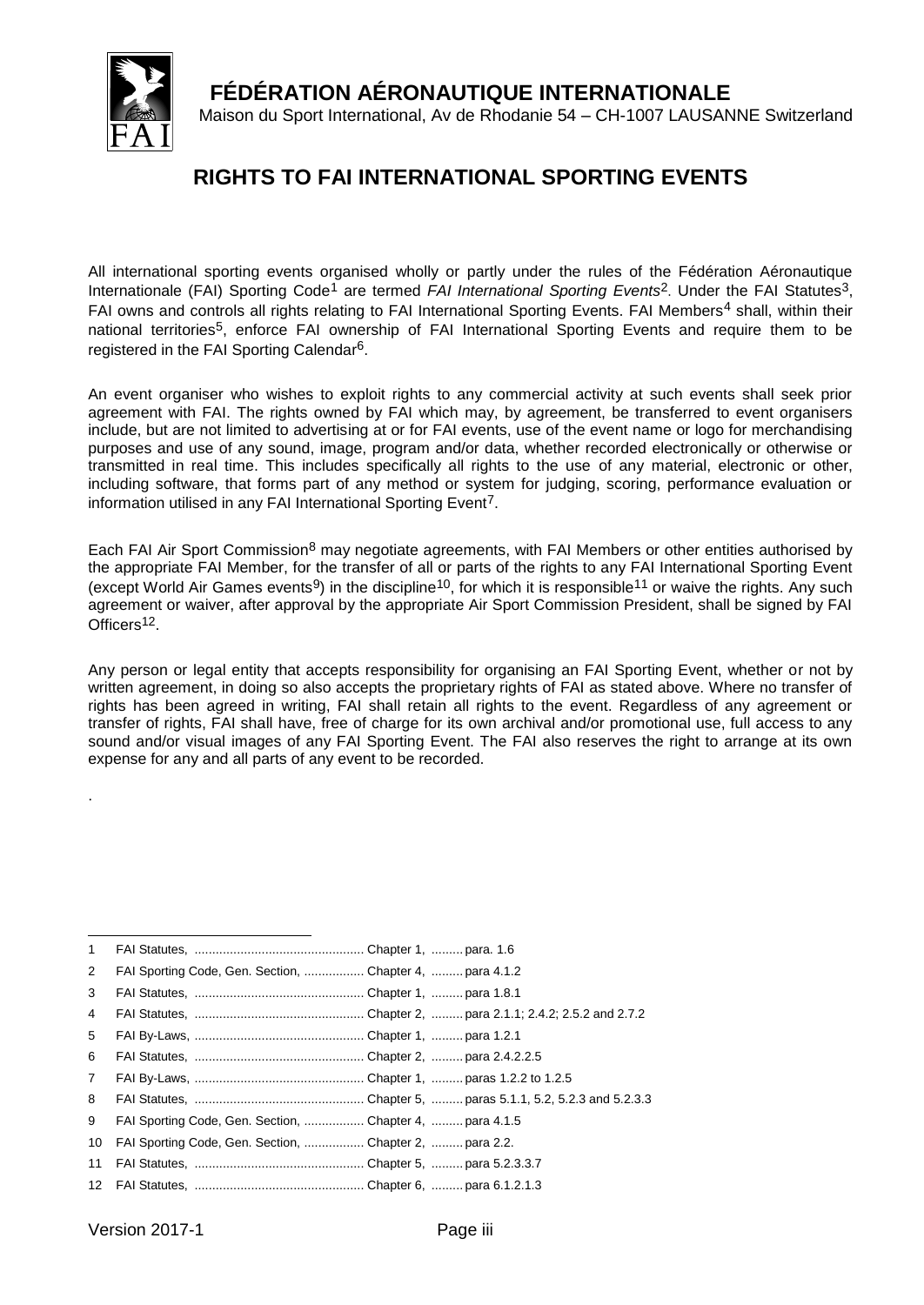

**FÉDÉRATION AÉRONAUTIQUE INTERNATIONALE**

Maison du Sport International, Av de Rhodanie 54 – CH-1007 LAUSANNE Switzerland

DELIBERATELY BLANK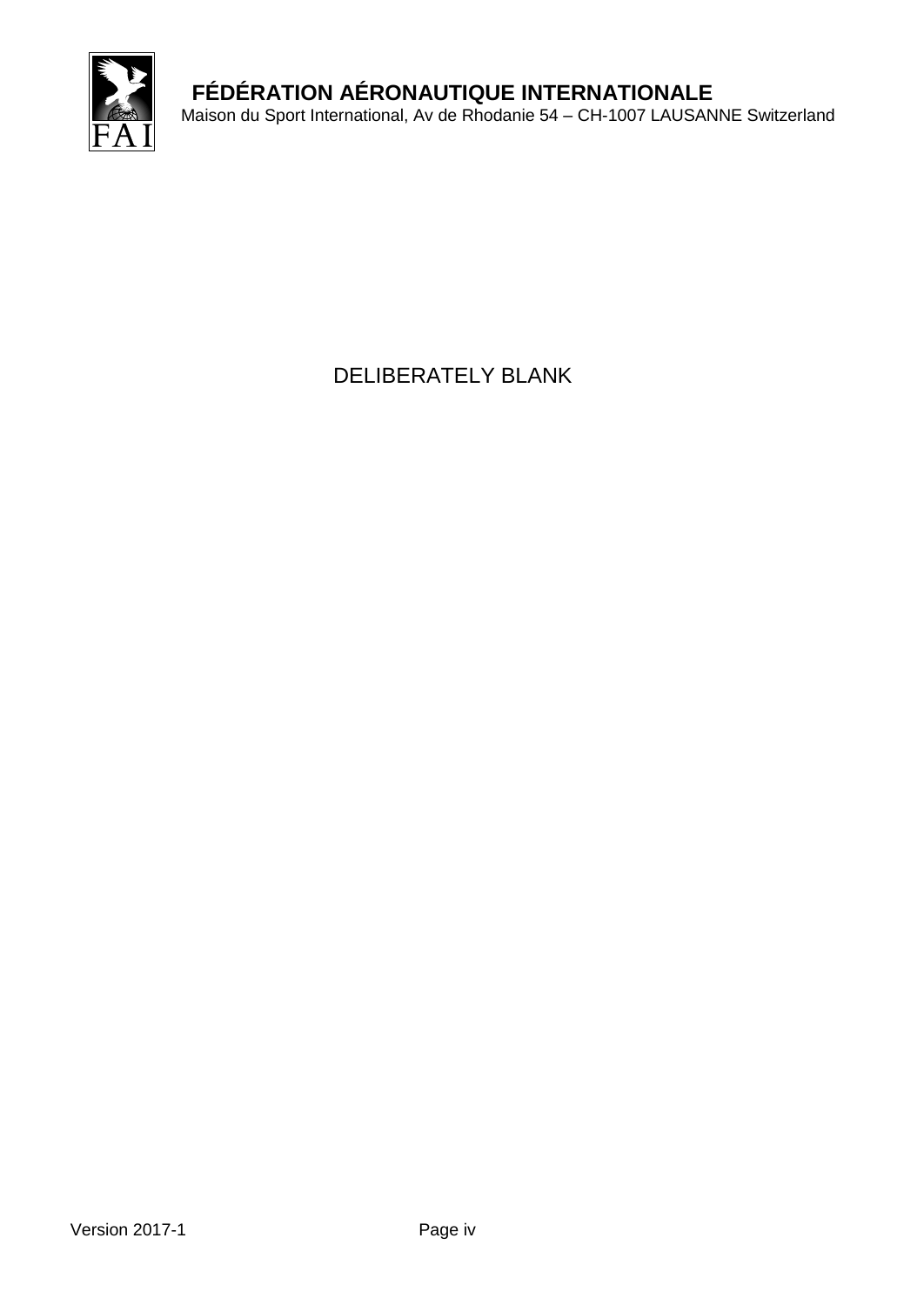

## **TABLE OF CONTENTS**

| GENERAL RULES FOR WORLD AIR GAMES AEROBATIC CHAMPIONSHIPS 1   |  |
|---------------------------------------------------------------|--|
|                                                               |  |
|                                                               |  |
|                                                               |  |
|                                                               |  |
|                                                               |  |
|                                                               |  |
|                                                               |  |
|                                                               |  |
|                                                               |  |
|                                                               |  |
|                                                               |  |
|                                                               |  |
|                                                               |  |
|                                                               |  |
|                                                               |  |
|                                                               |  |
|                                                               |  |
|                                                               |  |
|                                                               |  |
|                                                               |  |
|                                                               |  |
|                                                               |  |
|                                                               |  |
|                                                               |  |
|                                                               |  |
| JUDGING RULES FOR WORLD AIR GAMES AEROBATIC CHAMPIONSHIPS7    |  |
|                                                               |  |
|                                                               |  |
|                                                               |  |
|                                                               |  |
|                                                               |  |
|                                                               |  |
| THE ORGANISATION OF WORLD AIR GAMES AEROBATIC CHAMPIONSHIPS 9 |  |
|                                                               |  |
|                                                               |  |
|                                                               |  |
|                                                               |  |
|                                                               |  |
|                                                               |  |
|                                                               |  |
|                                                               |  |
|                                                               |  |
|                                                               |  |
|                                                               |  |
|                                                               |  |
|                                                               |  |
|                                                               |  |
|                                                               |  |
|                                                               |  |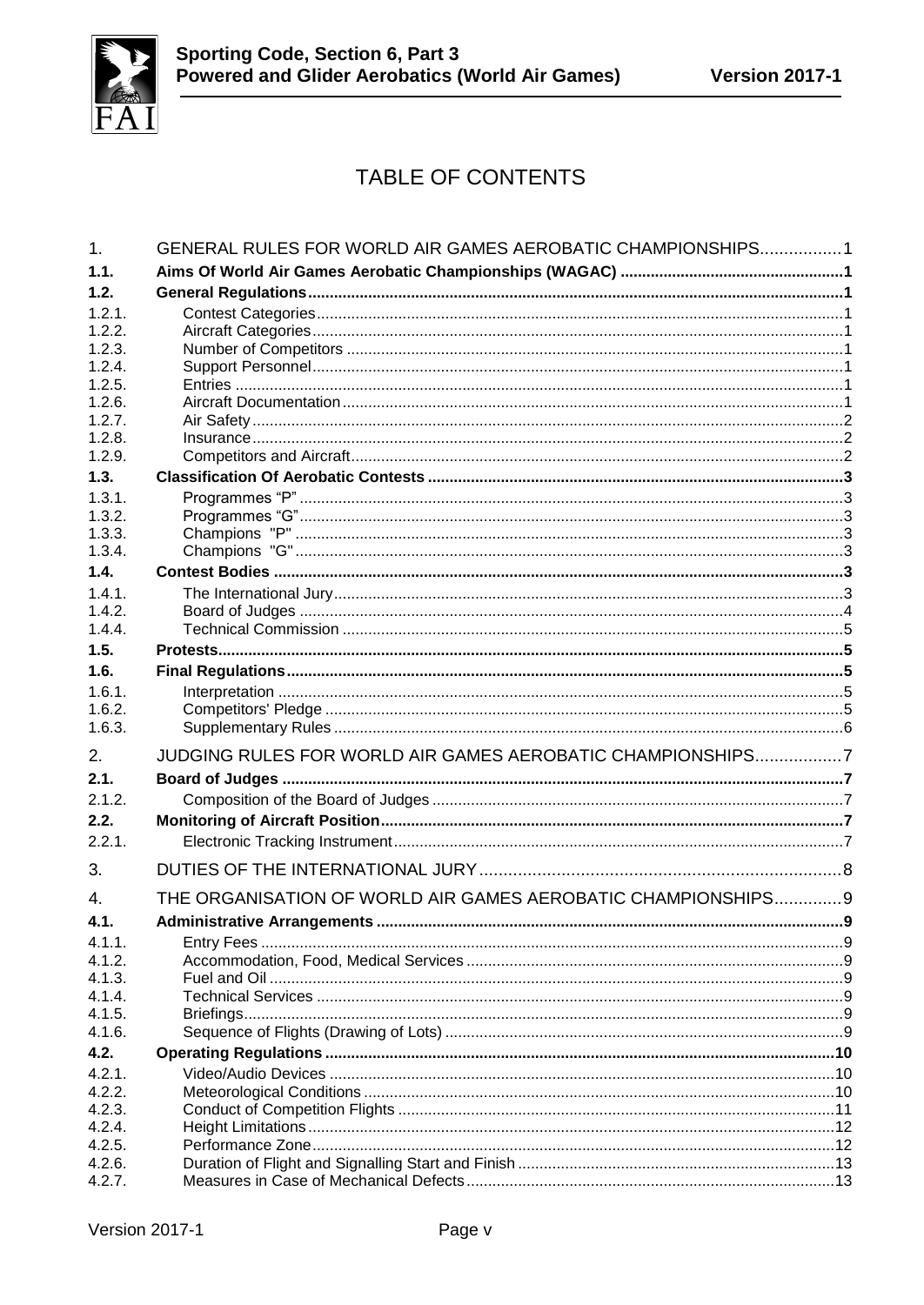

| 4.3.             |                                                                           |  |
|------------------|---------------------------------------------------------------------------|--|
| 4.3.1.           |                                                                           |  |
| 4.3.2.           |                                                                           |  |
| 4.3.3.<br>4.3.4. |                                                                           |  |
| 4.3.5.           |                                                                           |  |
| 4.3.6.           |                                                                           |  |
| 4.3.7.           |                                                                           |  |
| 4.3.8.           |                                                                           |  |
| 5.               | REGULATIONS FOR THE EVALUATION OF COMPETITION FLIGHTS 17                  |  |
| 5.1.             |                                                                           |  |
| 5.1.1.           |                                                                           |  |
| 5.1.2.           |                                                                           |  |
| 5.1.3.<br>5.1.4. |                                                                           |  |
| 5.1.5.           |                                                                           |  |
| 5.2.             |                                                                           |  |
| 5.2.1.           |                                                                           |  |
| 5.2.2.           |                                                                           |  |
| 5.2.3.<br>5.2.4. |                                                                           |  |
| 5.2.5.           |                                                                           |  |
| 5.3.             | Penalties And Devaluations Applicable To Aresti Figures In Programmes  18 |  |
| 6.               |                                                                           |  |
| 6.1.             |                                                                           |  |
| 6.2.             |                                                                           |  |
| 6.2.2.           |                                                                           |  |
| 6.2.3.           |                                                                           |  |
| 6.2.4.           |                                                                           |  |
| 7 <sub>1</sub>   | CODE OF PRACTICE FOR THE CHIEF JUDGE AND BOARD OF JUDGES AT WORLD         |  |
| 8.               |                                                                           |  |
| 8.1.1.           |                                                                           |  |
| 9.               |                                                                           |  |
| 10.              |                                                                           |  |
| 10.1.            |                                                                           |  |
| 11.              |                                                                           |  |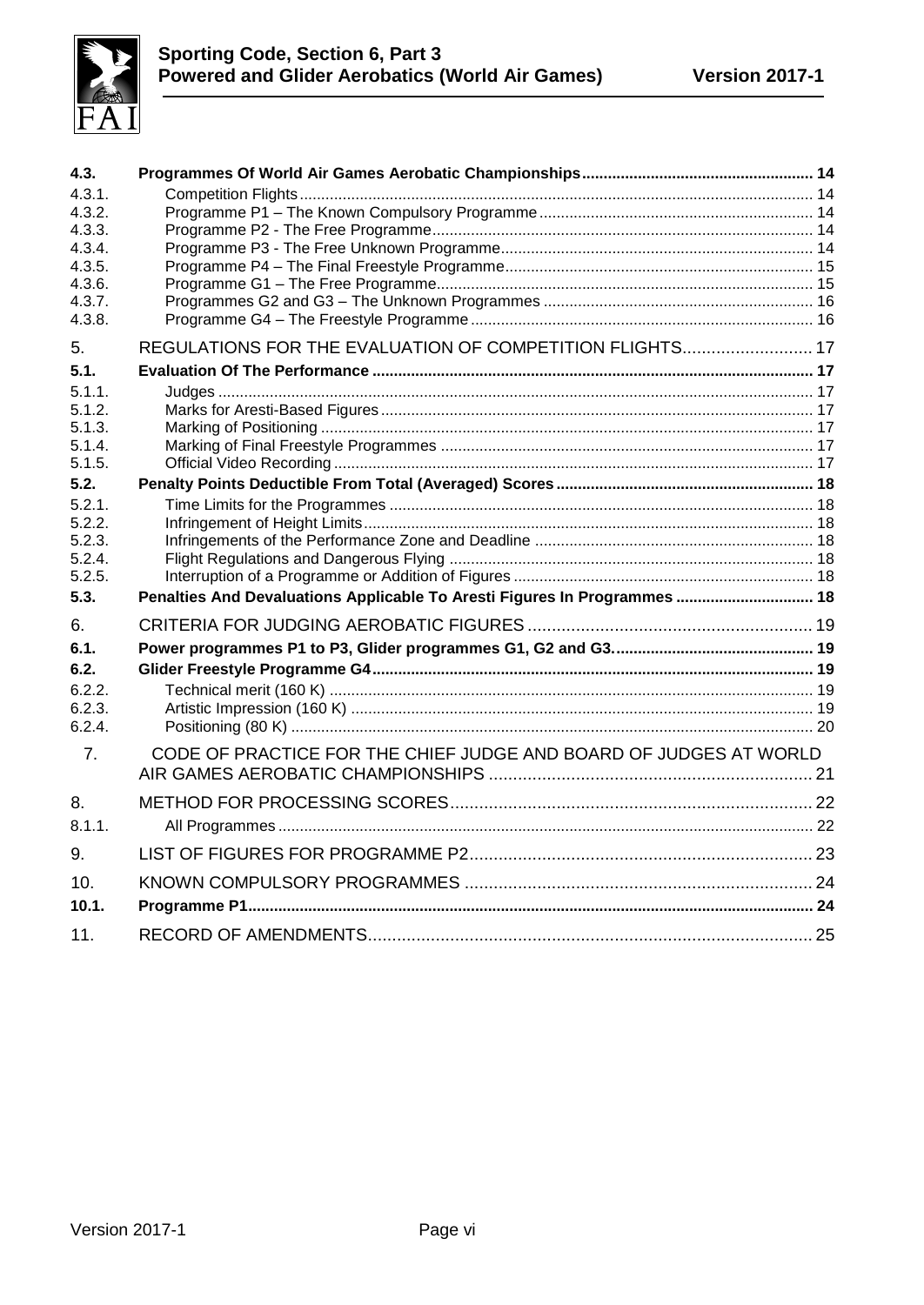

## <span id="page-6-0"></span>**1. GENERAL RULES FOR WORLD AIR GAMES AEROBATIC CHAMPIONSHIPS**

## <span id="page-6-1"></span>**1.1. Aims Of World Air Games Aerobatic Championships (WAGAC)**

- 1.1.1.1. To establish the Overall World Air Games Champions in Powered and Glider divisions.
- 1.1.1.2. To promote and popularise aerobatics and to develop and foster friendly relations between aerobatic pilots of different countries.
- 1.1.1.3. In pursuance of these aims and in case of dispute over the interpretation and application of these rules, and any other regulations for the conduct of aerobatic championships and competitions, a competitor shall be entitled to the benefit of reasonable doubt.

## <span id="page-6-2"></span>**1.2. General Regulations**

#### <span id="page-6-3"></span>**1.2.1. Contest Categories**

- 1.2.1.1. World Air Games
	- a) World Air Games will be held at intervals as specified by the FAI. The location will be decided by the FAI following a competitive bidding process from potential host cities.

#### <span id="page-6-4"></span>**1.2.2. Aircraft Categories**

- 1.2.2.1. WAGAC will be open to:
	- a) Single piston-engine aircraft Division "P"
	- b) Glider aircraft Division "G"

#### <span id="page-6-5"></span>**1.2.3. Number of Competitors**

1.2.3.1. The number of competitors in each Division will be ten. Allocation of places to National Aero Clubs (NACs) will be determined by CIVA, based on the results of preceding World Championships, and published in CIVA official documents. Representation will include male and female pilots. The scoring and determining of champions will be gender blind.

#### <span id="page-6-6"></span>**1.2.4. Support Personnel**

- 1.2.4.1. In addition to their pilot competitors, each participating NAC may send the following support personnel at their own expense:
	- a) A trainer for each Division (Power/Glider).
	- b) A mechanic for each Division (Power/Glider).
	- c) A pilots' helper (Glider only)
	- d) An interpreter.

## <span id="page-6-7"></span>**1.2.5. Entries**

1.2.5.1. The CIVA Bureau will determine which competitors are eligible to participate and how many pilots will participate in accordance with CIVA. The CIVA Bureau will approve all pilot entries to be sure they meet the standards of the World Air Games. After the selection procedure is complete, the FAI, CIVA and the organizers will liaise directly with competitors.

#### <span id="page-6-8"></span>**1.2.6. Aircraft Documentation**

1.2.6.1. All competing aircraft must meet the performance characteristics required for the kind of flight they will be undertaking. A valid aerobatic certificate of airworthiness or equivalent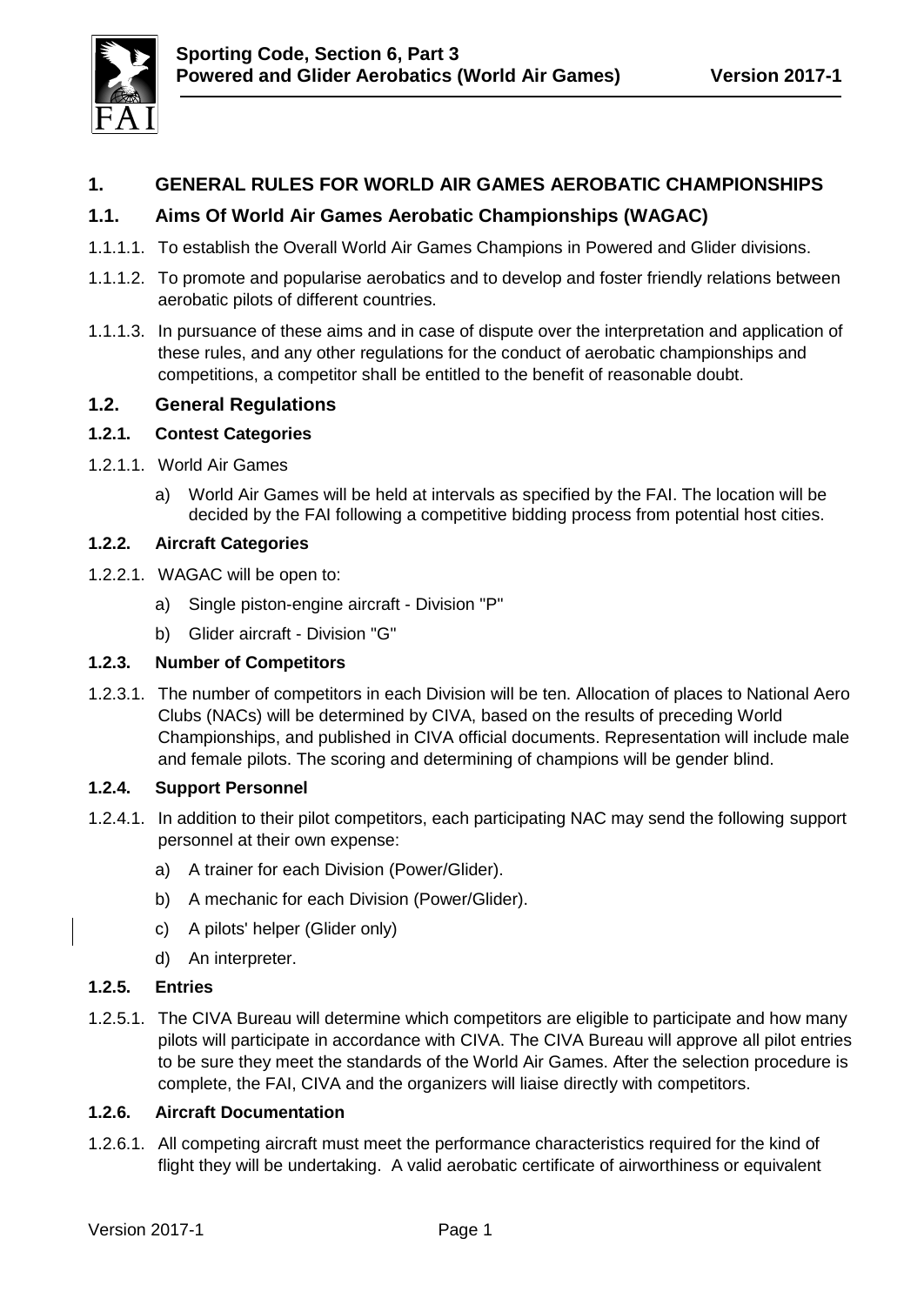

document issued by the competent aviation authority of the aircraft's country of registration must be produced to the organisers for every aircraft participating.

1.2.6.2. Aircraft will not be admitted to the contest unless the appropriate documentation has been submitted to the organisers.

#### <span id="page-7-0"></span>**1.2.7. Air Safety**

- 1.2.7.1. All competitors must observe and adhere to the regulations currently in force in the host country for air safety as well as the special regulations in force at the contest aerodrome. To facilitate this, the organiser must ensure that an English translation of applicable rules, issued by the Aviation or Customs Authorities of the host country, is available in advance in a bulletin or on the competition website.
- 1.2.7.2. Any violation of the safety regulations in force may at any time render the offender liable to exclusion from the contest. No responsibility will be undertaken by the organisers for any such violation by competitors or others.
- 1.2.7.3. To enable the pilot to watch over his or her own safety, an accelerometer must be installed in each competing aircraft.
- 1.2.7.4. The Chief Judge may, with the agreement of two-thirds of the Board of Judges, exclude a pilot who is not flying safely or could cause an unsafe situation. This would apply from takeoff to touchdown.
- <span id="page-7-3"></span>1.2.7.5. Any competitor required to interrupt a competition flight due to danger of collision with conflicting air traffic or a bird should orbit in a safe place (power aircraft) or if necessary land immediately (power and/or glider aircraft) until the conflict is resolved. In this event, the Chief Judge will communicate with the competitor and allow additional time if appropriate.

#### <span id="page-7-1"></span>**1.2.8. Insurance**

- 1.2.8.1. The organisers will provide a promoter's liability insurance of an adequate sum against third party risks for the duration of the contest covering functional test flights, training and competition flights, in accordance with the legal requirements of the country in which the championships or competition is held.
- 1.2.8.2. All competitors must produce evidence of an aircraft insurance policy with adequate third party insurance valid for the duration of the contest and valid in the organiser's country. The organisers should specify in local regulations the amount of insurance cover regarded as adequate.

#### <span id="page-7-2"></span>**1.2.9. Competitors and Aircraft**

- 1.2.9.1. All training and competition flights carried out by competitors at the World Air Games Aerobatics must be made solo. In view of the short time slots in the contest programmes and the number of pilots, no aircraft shall be shared by more than three persons.
- 1.2.9.2. Replacements of competitors at WAGAC will be left to the discretion of the International Jury, but no such replacement will in any case be permitted less than 12 hours before the commencement of the first competition flight in the relevant division.
- 1.2.9.3. A contest aircraft may on the recommendation of the technical commission, and with the permission of the International Jury, be replaced at any time by another contest aircraft.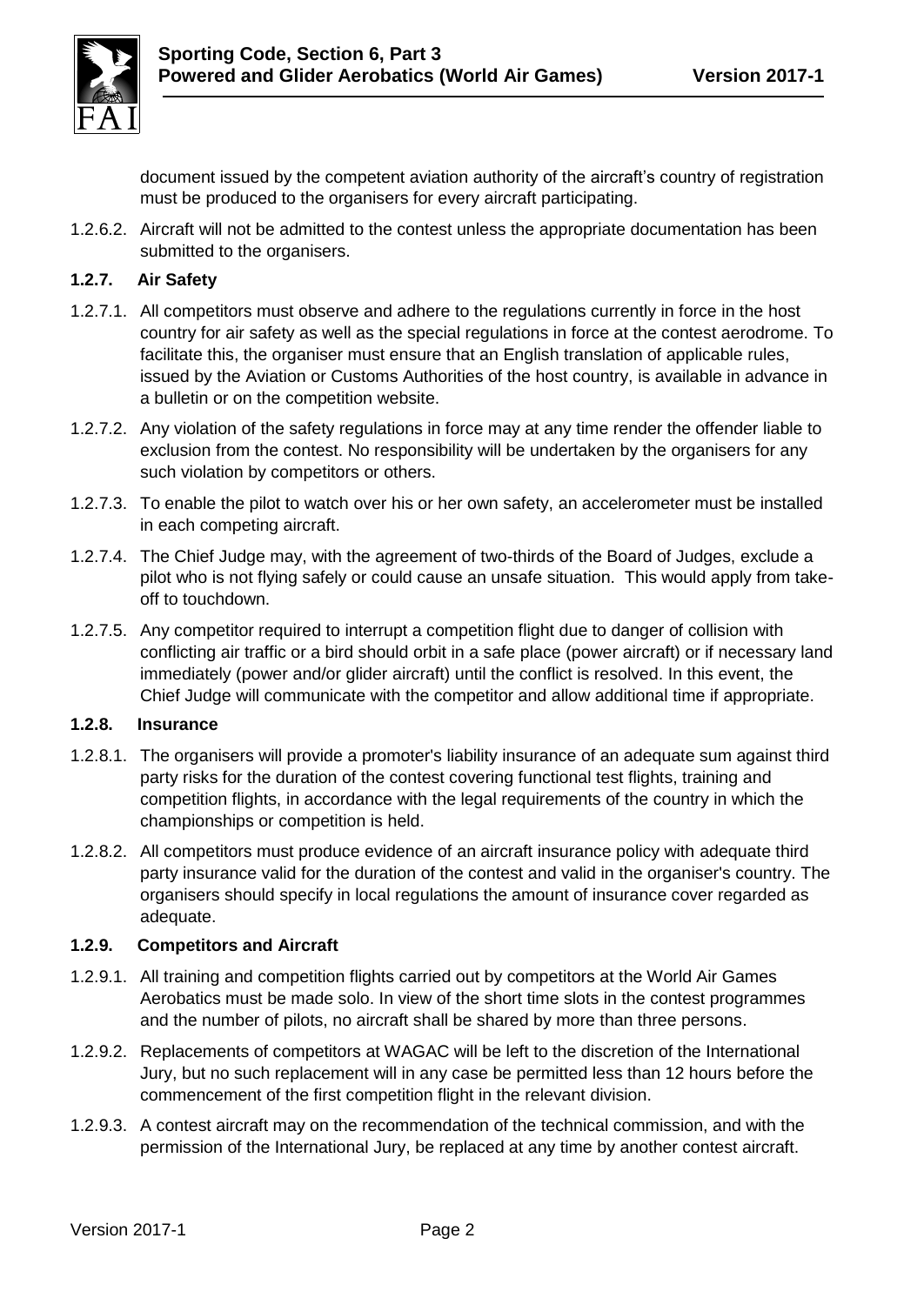

## <span id="page-8-0"></span>**1.3. Classification Of Aerobatic Contests**

At WAGAC the following competition flights will be scheduled:

#### <span id="page-8-1"></span>**1.3.1. Programmes "P"**

- 1.3.1.1. Programme P1. The Known Compulsory Programme
- 1.3.1.2. Programme P2. The Free Programme
- 1.3.1.3. Programme P3. The Free Unknown Programme
- 1.3.1.4. Programme P4. The Final Freestyle Programme

#### <span id="page-8-2"></span>**1.3.2. Programmes "G"**

- 1.3.2.1. Programme G1. The Free Programme
- 1.3.2.2. Programme G2. The first Unknown Programme
- 1.3.2.3. Programme G3. The second Unknown Programme
- 1.3.2.4. Programme G4. The Freestyle Programme

#### <span id="page-8-3"></span>**1.3.3. Champions "P"**

- 1.3.3.1. World Air Games Champion in the powered aircraft division will be the competitor who gains the highest total of points from the aggregation of Programmes P1, P2, P3 and P4.
- 1.3.3.2. The winner, second and third placed pilots will receive FAI Gold, Silver and Bronze medals, respectively, and Diplomas of the FAI.

#### <span id="page-8-4"></span>**1.3.4. Champions "G"**

- 1.3.4.1. World Air Games Champion in the glider aircraft division will be the competitor who gains the highest total of points from the aggregation of Programmes G1, G2, G3 and G4.
- 1.3.4.2. The winner, second and third placed pilots will receive FAI Gold, Silver and Bronze medals, respectively, and Diplomas of the FAI.

#### <span id="page-8-5"></span>**1.4. Contest Bodies**

#### <span id="page-8-6"></span>**1.4.1. The International Jury**

- 1.4.1.1. The International Jury is the supreme arbitration body of international aerobatic events and shall be responsible for:
	- a) Interpreting the general rules, the judging rules and the general regulations of the contests;
	- b) Supervising the activities of the Chief Judge and the Board of Judges; during judging, a member of the International Jury must not remain in the vicinity of the International Judges;
	- c) Supervising the technical commission;
	- d) Dealing with protests from competitors;
	- e) Overseeing the administration of the contest.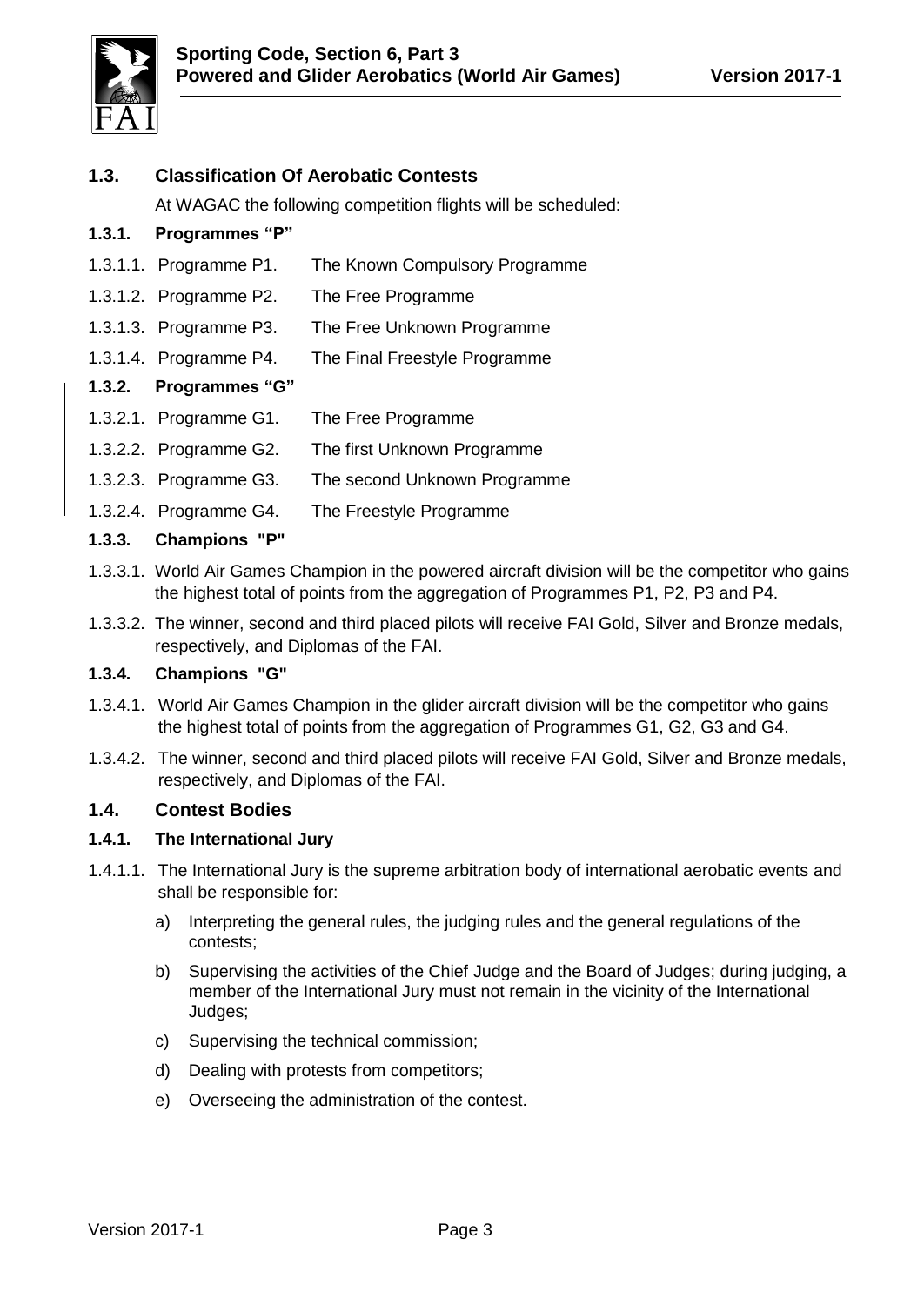

## 1.4.1.2. Appointment

- a) The International Jury at the WAGAC will be appointed by the FAI Aerobatics Commission (CIVA) and will consist of a chairman and at least 2 members with adequate reserves, who must be members of different national aero clubs.
- b) The Chief Judge shall be an advisory member of the International Jury and the Contest Director shall be adviser to it.
- c) The Jury chairman will be a Delegate to CIVA and will supervise its activities. Detailed duties of the International Jury are contained in Section 3.
- 1.4.1.3. All three members of the International Jury must be available to hear appeals or protests submitted by competitors.
- 1.4.1.4. Any decision taken by the International Jury by majority vote is final.
- 1.4.1.5. The International Jury may temporarily vary any rules approved by the International Aerobatics Commission (CIVA) during a contest under the following circumstances:
	- a) There is simple majority within the International Jury, with no abstentions, when conducting a vote to introduce a temporary variation to the regulations, and
	- b) There is at least a two thirds majority in agreement amongst the participating pilots, with no abstentions, when conducting a vote to introduce a temporary variation to the regulations.
- 1.4.1.6. In the event that the rules of the Sporting Code are not adhered to at a WAGAC, or if the International Jury is not provided with sufficient information to perform their duties in accordance with the rules, the International Jury may stop the contest until matters are remedied. If remedial action is not taken, the International Jury has the power to declare that the requirements of a WAGAC have not been fulfilled in accordance with the. If this latter action is taken, the International Jury shall prepare a full report for submission to the next meeting of CIVA at which their decision shall either be endorsed or reversed.

#### <span id="page-9-0"></span>**1.4.2. Board of Judges**

- 1.4.2.1. Details concerning the employment of the Chief Judge and the composition of the Board of Judges and the appointment and disqualification of its members are laid down in the FAI Sporting Code, Section 6, Part 1 for powered aircraft and Part 2 for Glider aircraft. These regulations shall apply, respectively, to the powered and glider elements of WAGAC.
- 1.4.2.2. The number of Judges will be in accordance with the agreement between World Air Games organizers and the FAI, but the number judging each programme shall not be less than four, with each Judge having a qualified assistant.
- 1.4.2.3. The Organiser will cover the travelling expenses and on-site expenses of the Board of Judges.

#### **1.4.3. Contest Management**

- 1.4.3.1. The Contest Director will be responsible for the regular and orderly performance of the contest. The Contest Director is responsible to the International Jury for the efficient administration of the contest.
- 1.4.3.2. The contest management will be composed of:
	- a) The Contest Director,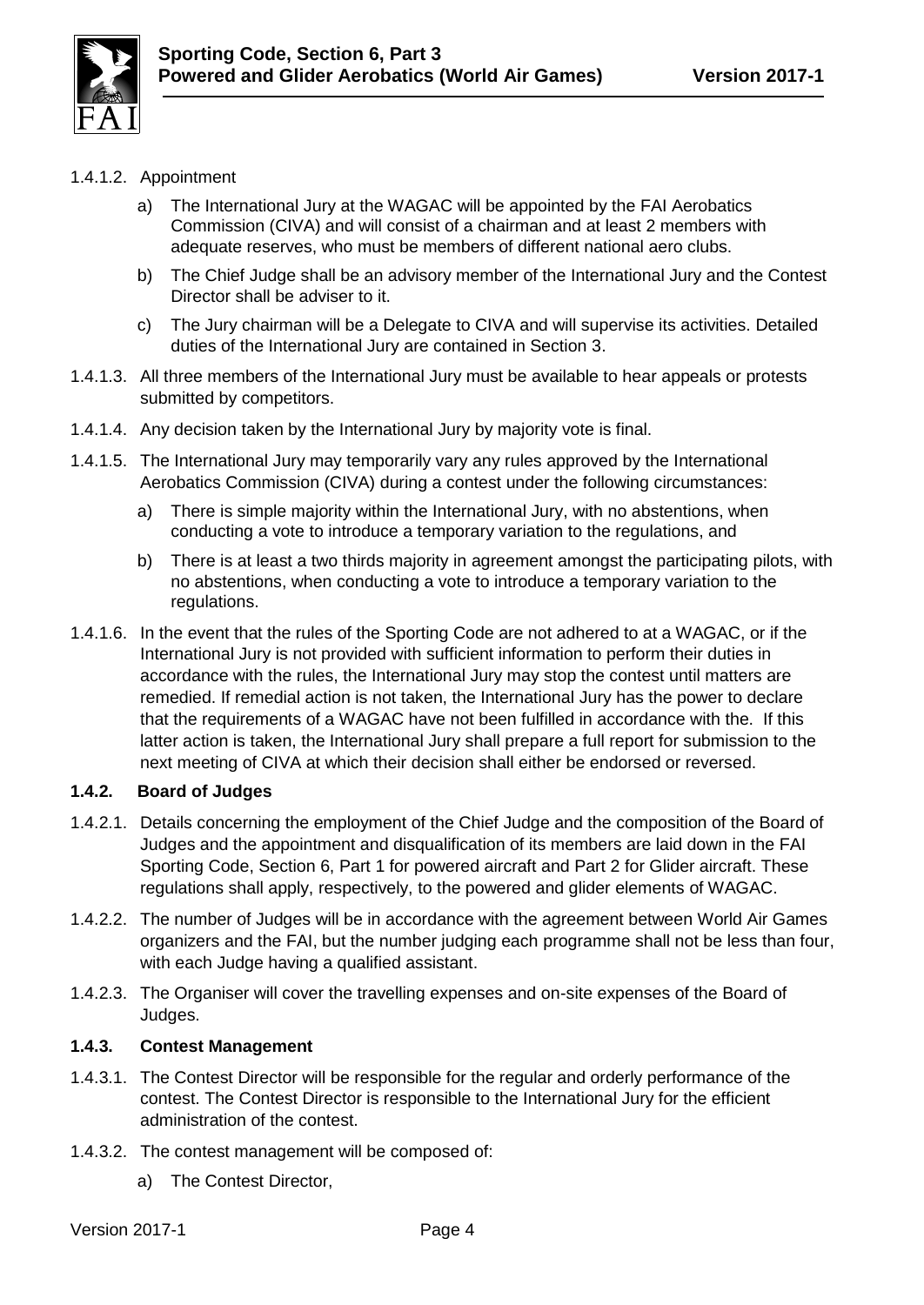

- b) The Flight Director,
- c) The Chief Judge,
- d) The Chairman of the Technical Commission.

#### <span id="page-10-0"></span>**1.4.4. T**e**chnical Commission**

- 1.4.4.1. The Technical Commission will be composed of 3 engineers or mechanics, provided by NACs or the Organisers. There will be one Chairman and one specialist each for powered aircraft and gliders (total of 3). The International Jury shall approve the members of the Technical Commission for WAGAC.
- 1.4.4.2. The CIVA International Jury will appoint a Chairman of of the Technical Commission.
- 1.4.4.3. The Technical Commission is responsible to the International Jury for the inspection of competing aircraft and of aircraft documentation; for certifying compliance with the airworthiness regulations of aircraft after inspection; for a qualified and objective inspection in case of defects of the technical equipment; and for finding the causes of defects which have occurred during the competition flights. The Technical Commission will advise and inform the International Jury on any points of technical importance.
- 1.4.4.4. The Technical Commission is also responsible for ensuring that the radio sets fitted to competing aircraft are able to use the official 'Safety Frequency'.

#### <span id="page-10-1"></span>**1.5. Protests**

- 1.5.1.1. Protests will be accepted from individual competitors only. They will be dealt with in compliance with the FAI General Section of the Sporting Code, Chapter 5. All protests must be submitted to the President of the International Jury in writing, either directly or through a member of the jury, with a deposit, not later than two hours after the occurrence, decision or publication of results which causes the protest to be made. "Non-working" hours, as defined in local regulations for the World Air Games will not be counted. Every protest must refer to the rule or rules to which it relates. The amount of the deposit shall be stated in the local regulations. It should not exceed €100.
- 1.5.1.2. The deposit will be returned if the protest is upheld. The International Jury may request the attendance of the protesting competitor if it considers this desirable. The decision of the International Jury is final.

#### <span id="page-10-2"></span>**1.6. Final Regulations**

#### <span id="page-10-3"></span>**1.6.1. Interpretation**

- 1.6.1.1. International aerobatic events will be carried out in compliance with Sporting Code and local regulations of the organisers.
- 1.6.1.2. Any differences arising during an event will be dealt with by reference to the above rules. For the interpretation of the text at championships, a standard version written in English shall be taken as the authority.

#### <span id="page-10-4"></span>**1.6.2. Competitors' Pledge**

1.6.2.1. All competitors undertake, by signing the entry form, to comply with the General Section of the Sporting Code of the FAI, the Regulations of CIVA.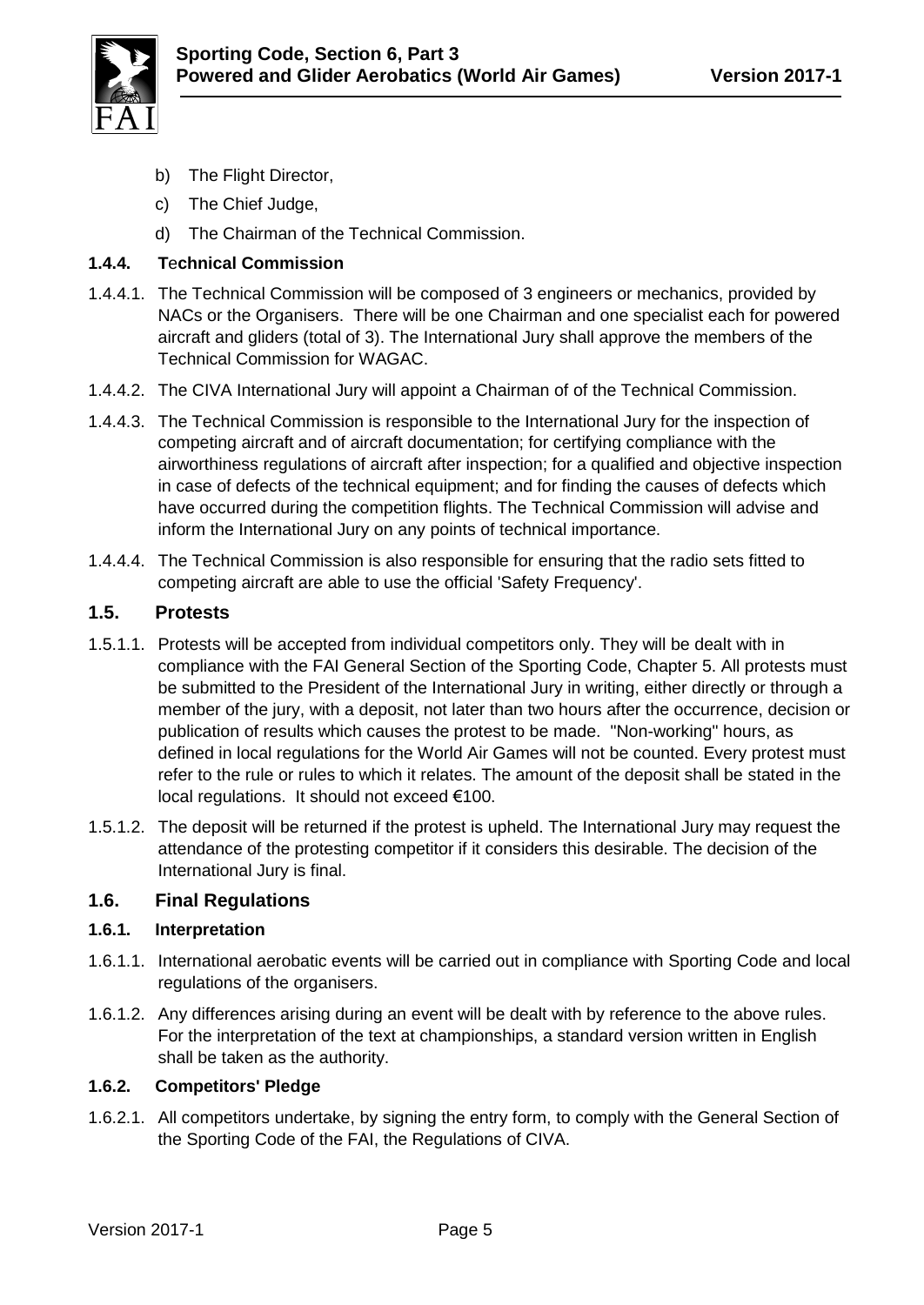

## <span id="page-11-0"></span>**1.6.3. Supplementary Rules**

- 1.6.3.1. The organisers will, within the scope of the Sporting Code and the approval by the CIVA bureau, prepare such local regulations or specialized details as are relevant and necessary for clarification of organisational problems and duly distribute them to all FAI NAC's.
- 1.6.3.2. The technical and organisational preparations of WAGAC will be checked by CIVA regarding their compliance with the general rules before the beginning of the event. The organisers shall publish details in the agreed FAI language(s) and send to the participating NACs, not less than 6 months prior to the WAGAC:
	- a) the local regulations containing only local operating procedures and administrative details including details of the aerodrome at which the Championships will be held.
	- b) An English translation of applicable rules, issued by the Aviation or Customs Authorities of the host country.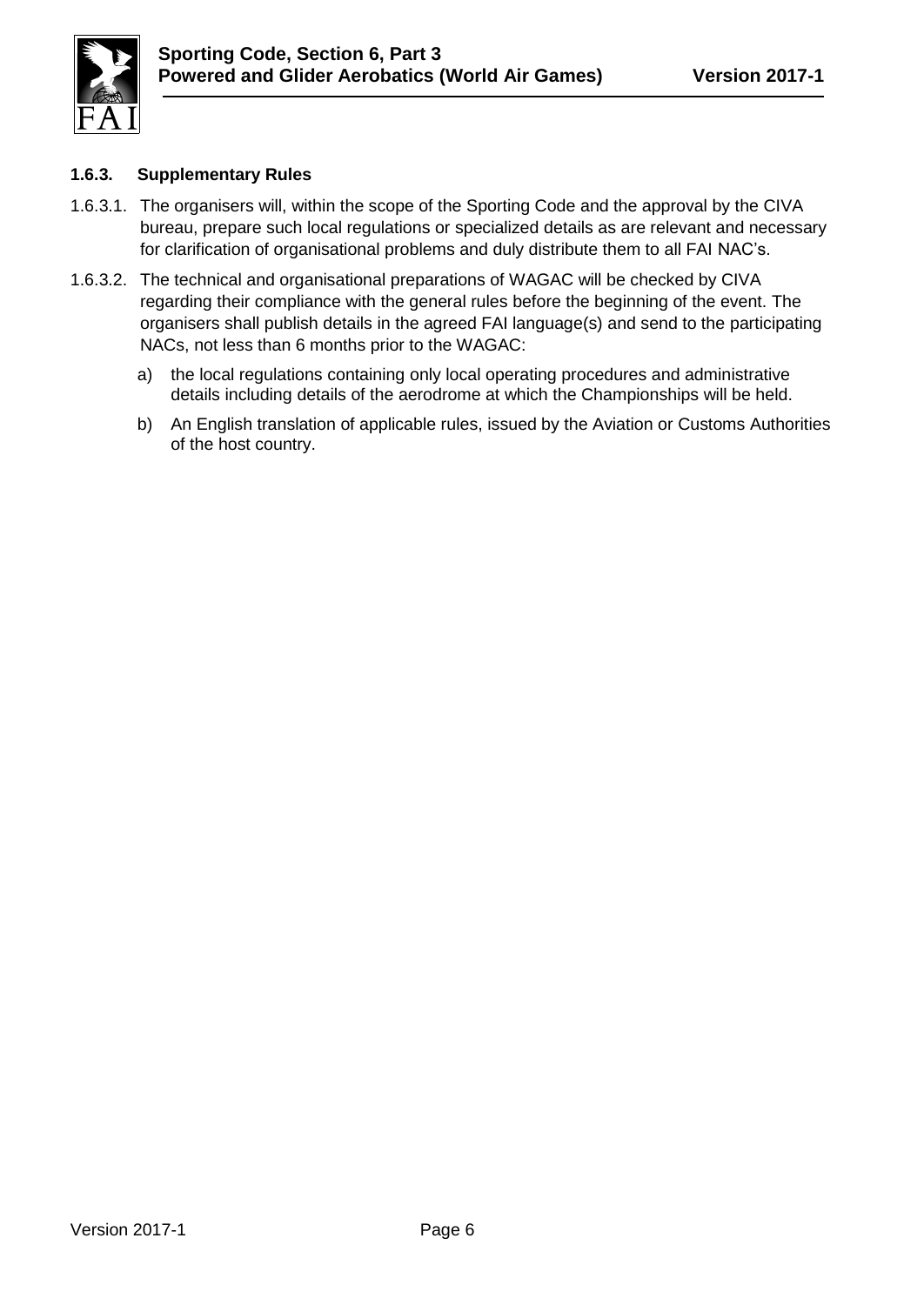

## <span id="page-12-0"></span>**2. JUDGING RULES FOR WORLD AIR GAMES AEROBATIC CHAMPIONSHIPS**

## <span id="page-12-1"></span>**2.1. Board of Judges**

2.1.1.1. The numbers and selection of the Chief Judge and the Board of Judges for powered and glider events will be as described in the relevant paragraphs of Sporting Code, Section 6, Parts 1 and 2 respectively, with the following exceptions.

#### <span id="page-12-2"></span>**2.1.2. Composition of the Board of Judges**

- 2.1.2.1. At WAGAC the Board of Judges will be composed of:
	- a) The Chief Judge (scoring);
	- b) A minimum of 4 International Judges and 4 assistants for marking the quality of aerobatic manoeuvres, positioning and harmony.

#### <span id="page-12-3"></span>**2.2. Monitoring of Aircraft Position**

#### <span id="page-12-4"></span>**2.2.1. Electronic Tracking Instrument**

2.2.1.1. An electronic tracking instrument may be used for monitoring aircraft position. However, regardless of this, positioning will be graded solely by the Board of Judges. Boundary Judges will not be used.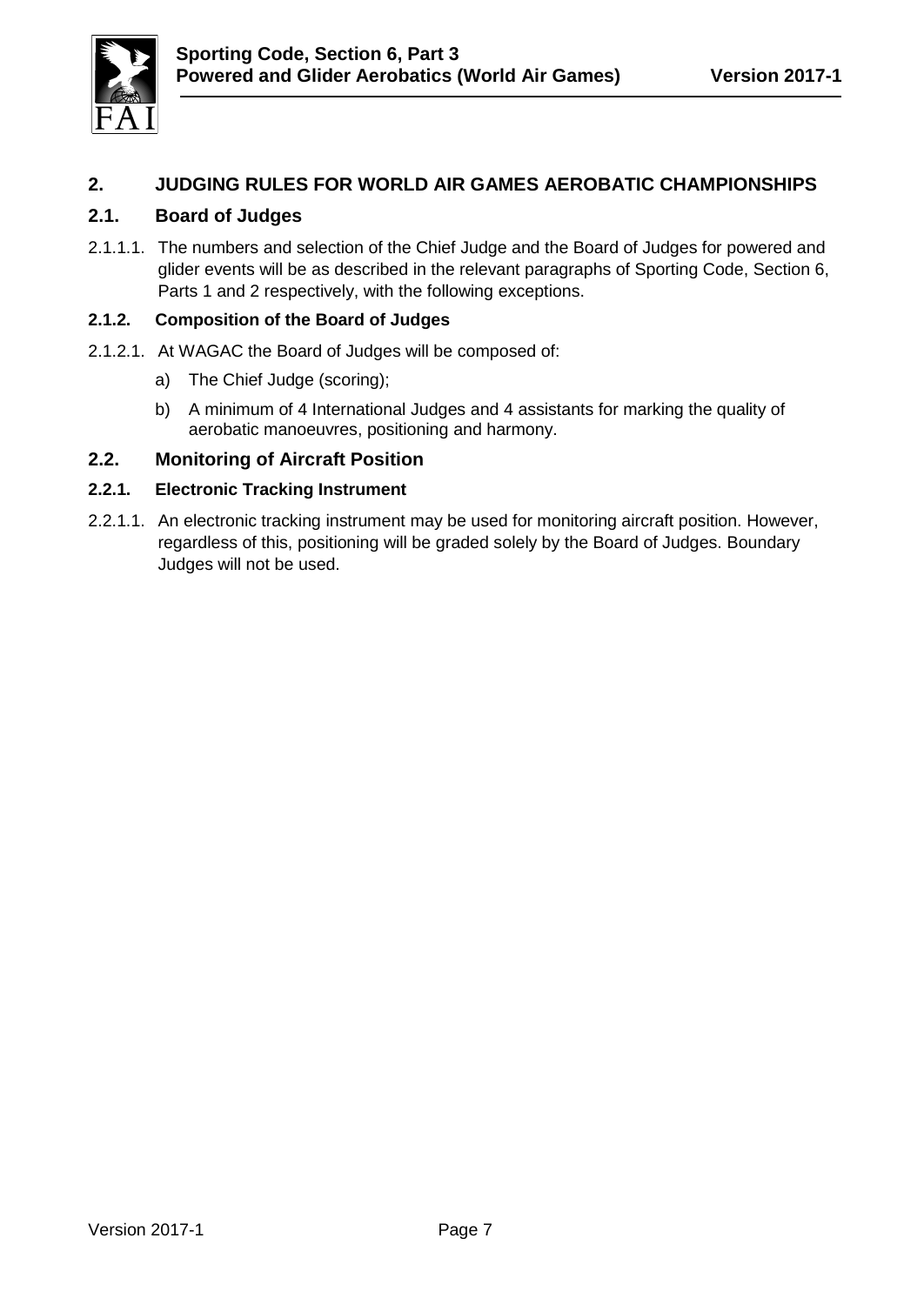

## <span id="page-13-0"></span>**3. DUTIES OF THE INTERNATIONAL JURY**

- 3.1.1.1. The duties of the International Jury at WAGAC will be as described in Sporting Code, Section 6, Parts 1 and 2 respectively.
- 3.1.1.2. Deliberations of the International Jury will be carried out in English.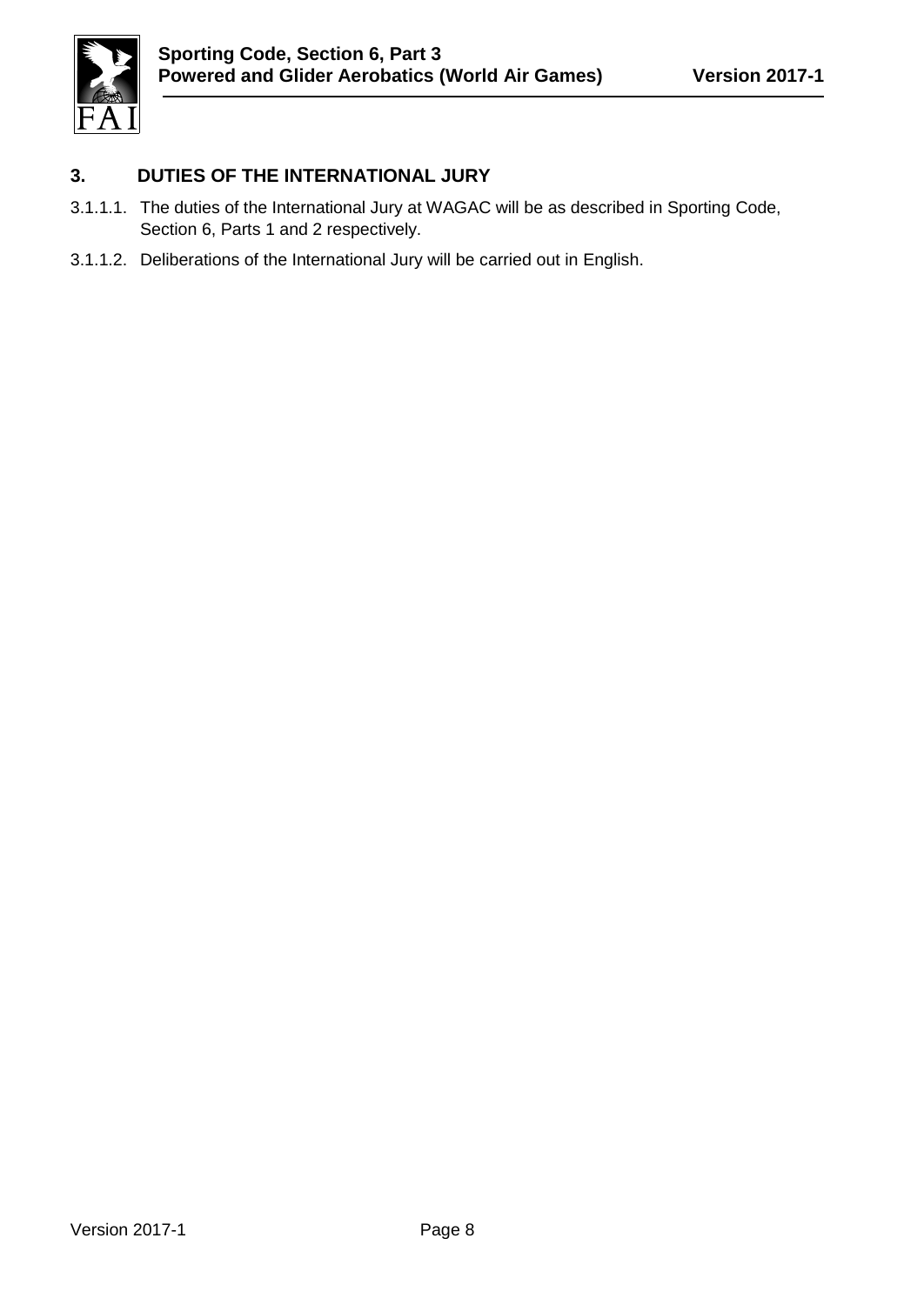

## <span id="page-14-0"></span>**4. THE ORGANISATION OF WORLD AIR GAMES AEROBATIC CHAMPIONSHIPS**

## <span id="page-14-1"></span>**4.1. Administrative Arrangements**

#### <span id="page-14-2"></span>**4.1.1. Entry Fees**

4.1.1.1. There are no entry fees for World Air Games.

#### <span id="page-14-3"></span>**4.1.2. Accommodation, Food, Medical Services**

- 4.1.2.1. At World Air Games, the organisers will provide adequate accommodation and food for the duration of the event to all competitors and FAI/CIVA officials.
- 4.1.2.2. The organisers will be responsible for adequate medical services being available to all official participants.

#### <span id="page-14-4"></span>**4.1.3. Fuel and Oil**

4.1.3.1. At WAGAC, aircraft fuel and oil will be provided by the organisers for functional test flights and contest flights without imposing extra charge.

#### <span id="page-14-5"></span>**4.1.4. Technical Services**

4.1.4.1. The organisers will provide technical assistance and hangarage for competing aircraft, if required.

#### <span id="page-14-6"></span>**4.1.5. Briefings**

- 4.1.5.1. Prior to the start of a contest there will be a briefing by the organisers for participants, members of the International Jury and Judges, on flight conditions, the contest programmes, and any other problems which might arise over the interpretation of the rules.
- 4.1.5.2. Before the championship is held, all judges and assistants must also have completed a Judge Questionnaire covering judging criteria and the current rules and regulations for both power and glider competition. The Judge Questionnaire will be composed and administered by CIVA. Judges and assistants can either complete the questionnaire in advance of the championship or on the contest site. The questionnaire will be available online no later than 30 days prior to the beginning of the championship.
- 4.1.5.3. Before the beginning of competition flying, on each competition day, a briefing will be held for competitors, officials, judges and the International Jury on organisational matters concerning the competition day and on meteorological conditions. The briefing should last no longer than 30 minutes.

#### <span id="page-14-7"></span>**4.1.6. Sequence of Flights (Drawing of Lots)**

- 4.1.6.1. The sequence of flights for all Programmes will be determined by drawing of lots to be arranged by the Contest Director or his Assistant, in the presence of a representative of the International Jury. Each competitor will draw his or her own lot. In the event a competitor is not present to draw his or her own lot, a member of the International Jury will draw on the competitor's behalf.
- 4.1.6.2. The sequence of flights may be altered by the International Jury if special circumstances require, e.g. when two closely-drawn pilots are to fly the same aircraft.
- 4.1.6.3. The Final Freestyle P4 or G4 will be flown in reverse order to the combined overall rankings from Programmes P1 to P3 or G1 to G3.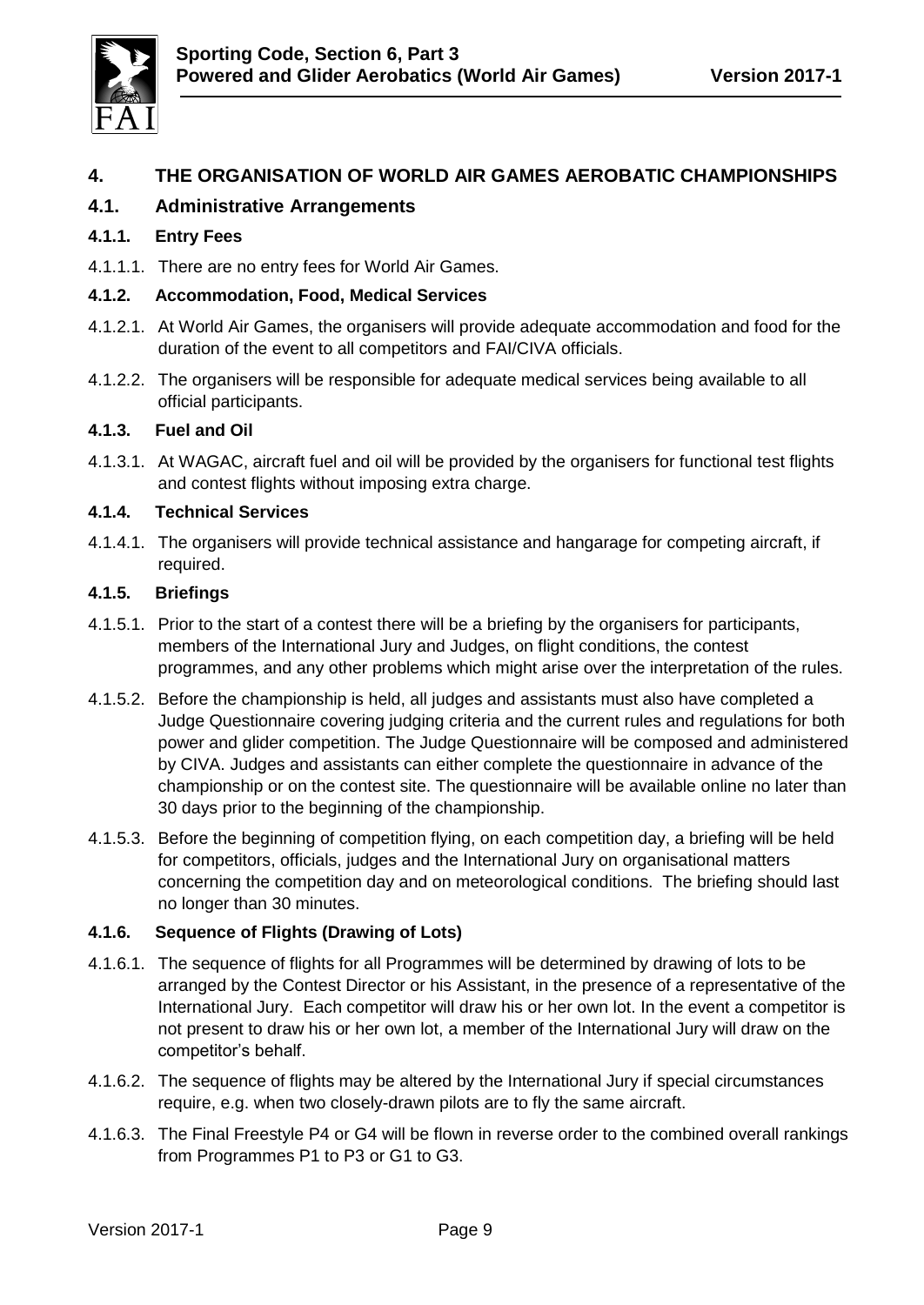

## <span id="page-15-0"></span>**4.2. Operating Regulations**

#### <span id="page-15-1"></span>**4.2.1. Video/Audio Devices**

- 4.2.1.1. Video cameras may be mounted in/on competition aircraft.
- 4.2.1.2. The use of technical devices to convey audible information to the pilot is not permitted during WAGAC except for a radio set that must be tuned to the "Safety Frequency". Any other devices which are not permitted will either be removed from the competing aircraft or rendered inoperative and sealed by the Technical Commission. Receiving any kind of audible information from any unauthorised technical device will make the competitor liable to disqualification from the contest.
- 4.2.1.3. Radios, set to the "Safety Frequency", are only for communication between the Chief Judge and the competing pilot for box control purposes and to serve urgent flight safety matters.
- 4.2.1.4. The "Safety Frequency" will be selected by the organisers and given to the competitor together with the competition papers. The "Safety Frequency" will be monitored during all competition flights, and possibly recorded using a suitable recording device.
- 4.2.1.5. Once airborne, and before entering the Performance Zone, the competitor must hold in the designated holding area until instructed to proceed to the Performance Zone by the Chief Judge. The Chief Judge will establish radio contact with the competitor in the holding area. Should no contact be established the competitor must land and will on no account enter the performance zone.
- 4.2.1.6. The standard phraseology in the event that the time limit is exceeded will be the Chief Judge saying "Time, time, time". The standard phraseology in the event that a break is required for safety reasons will be the Chief Judge saying "Break, break, break". The Chief Judge or his representative may address the competitor in matters concerned with safety and conduct of the competition flight as circumstances may require.

#### <span id="page-15-2"></span>**4.2.2. Meteorological Conditions**

- 4.2.2.1. Flights will be carried out at the times, between sunrise and sunset + 30 minutes, directed by the World Air Games organisers.
- <span id="page-15-3"></span>4.2.2.2. Minima
	- a) The minimum height of the significant cloud base must be 800 metres (600 metres for Programme P4) for powered aircraft or 1,000 metres for Gliders. In this context, small amounts of cloud which do not obscure the performing aircraft are not considered significant. Organisers may re-order Programme P4 to take advantage of its lower cloud limit.
	- b) The minimum prevailing flight visibility, determined with reference to ground features from the midpoint of the contest area at the maximum height for the competition flight, must be 3 kilometres.
	- c) The maximum permissible steady wind speed at the surface, or at 500 metres, is 16 metres/sec (power) or 12 metres/sec (glider).
	- d) Competition flight will not take place in precipitation.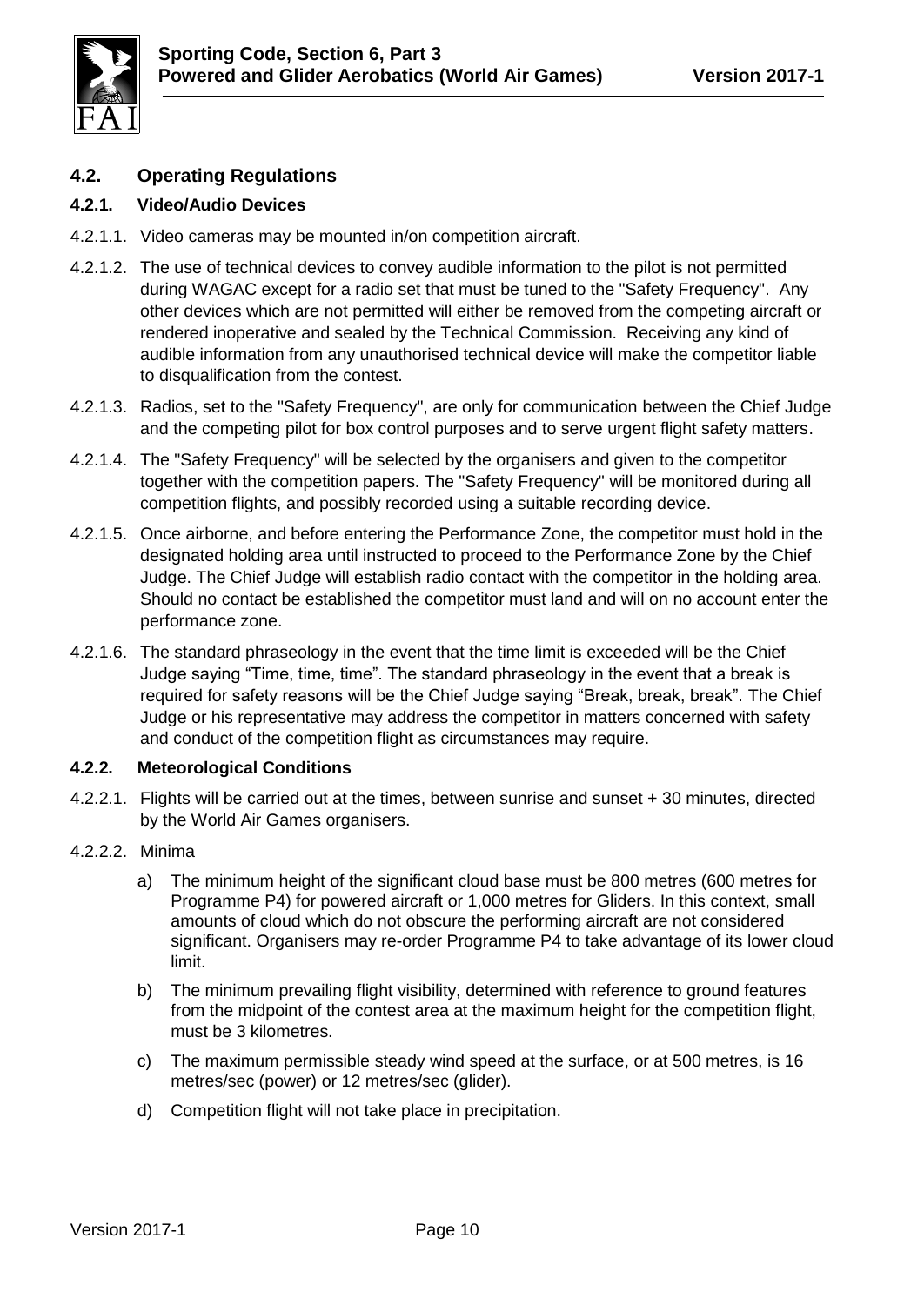

#### 4.2.2.3. Weather Information

- a) The Contest Director must provide the competitors, the Chief Judge, the Board of Judges and the International Jury with information based on weather observations made no more than 30 minutes before aerobatic flying is due to commence. Further observations during the flight period are not required unless there is a drastic deterioration in the weather conditions.
- b) Visibility and cloud base should be determined by local airborne observation.
- c) The weather bulletin with information on wind speed and direction will be published on a board at the flight line.

#### 4.2.2.4. Adverse Weather

- a) If the meteorological conditions do not meet the requirements of [4.2.2.2,](#page-15-3) the Chief Judge after consultation with the International Jury will discontinue competition flights.
- b) If the cloud is at least 800 metres above aerodrome level, and if a majority of participating pilots agree, the International Jury may relax the visibility and wind limitations stated above in the interests of completing the competition programmes before the end of the contest period.
- c) If in his or her opinion the weather conditions do not allow safe completion of his or her sequence, a competitor may discontinue his or her flight before starting the sequence. However, as time slots for the WAGAC are limited, repeat flights are unlikely to be permitted.
- 4.2.2.5. Permitted Breaks

All flights must be made continuously. Un-penalized breaks will not be permitted, unless the pilot is required to interrupt a competition flight due to danger of collision as described in [1.2.7.5.](#page-7-3)

4.2.2.6. Demonstration Flights

In the event that the cloud base is below competition minima, pilots may be asked to undertake demonstration flights and may choose to do so at their discretion.

#### <span id="page-16-0"></span>**4.2.3. Conduct of Competition Flights**

- 4.2.3.1. Competition flights at Championships and International Competitions will be made separately in the sequence determined by the drawing of lots or by rank order, as appropriate. No competitor may commence a competition programme before completing the previous one.
- 4.2.3.2. The direction of flight for the start of the Compulsory Programmes shall be determined by the International Jury. The International Jury shall also determine the alignment of the main axis for the other Programmes.
- 4.2.3.3. The decision with regard to the into-wind direction of flight shall take into account the direction of the actual wind. Flying at the start of each flight programme, shall commence along the main axis component of the prevailing wind.
- 4.2.3.4. The organiser of WAGAC must establish an efficient radio communication between the contest officials (Contest Director, Chief Judge, Flight Director, Chairman of the Technical Commission, and International Jury) and supervise the running of the contest and the contest rules.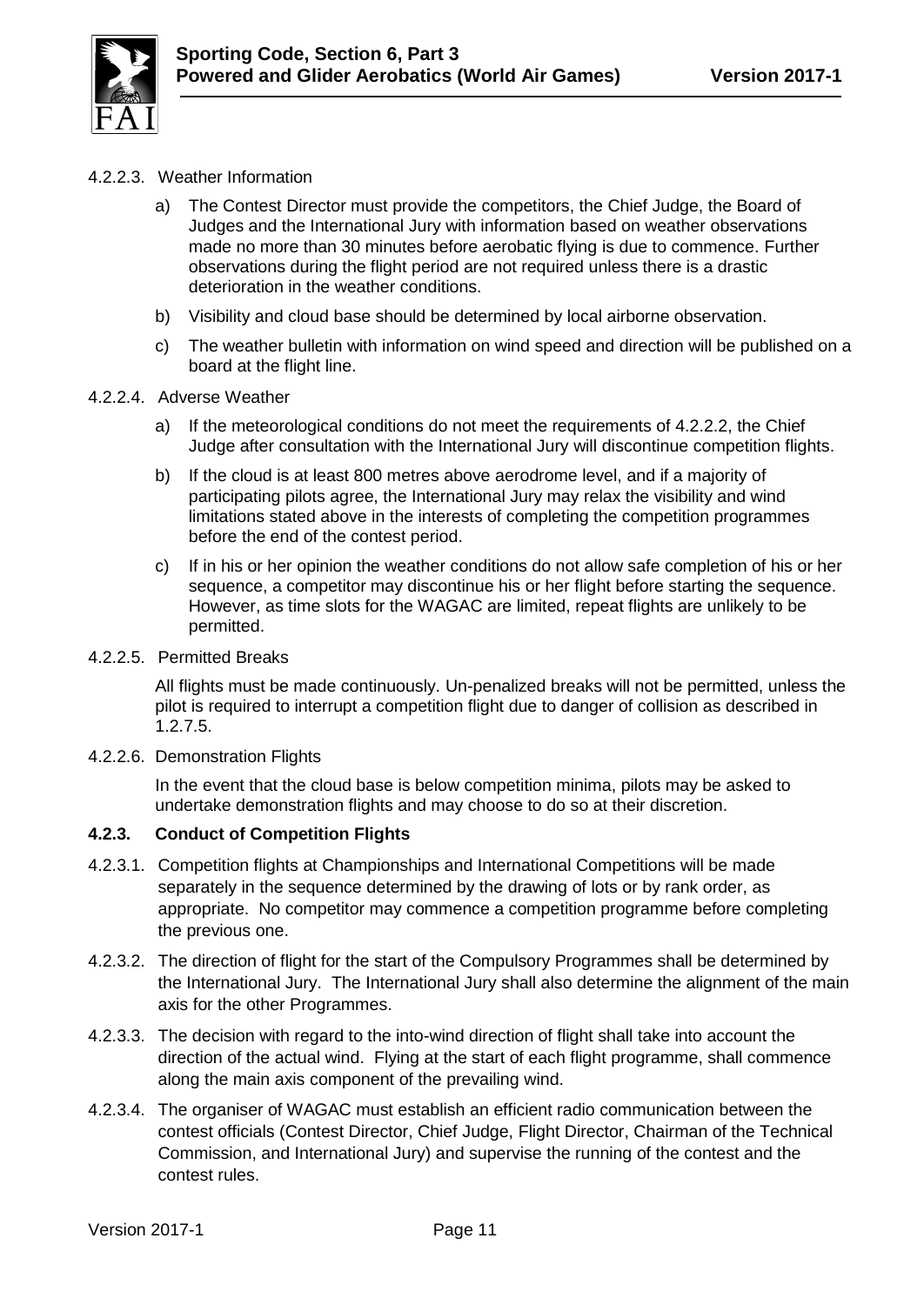

## <span id="page-17-0"></span>**4.2.4. Height Limitations**

<span id="page-17-2"></span>4.2.4.1. The following height limitations have been determined for all contest flights:

| Category | Upper                                              | Lower      | <b>Disqualification</b> |
|----------|----------------------------------------------------|------------|-------------------------|
| Power    | 1000 metres                                        | 100 metres | 50 metres               |
| Glider   | 1100 metres<br>$(1200 \text{ m } G4 \text{ only})$ | 100 metres | 50 metres               |

#### 4.2.4.2. Penalties

- a) Disqualification (for the current programme) for infringements of the disqualification height limit [\(4.2.4.1\)](#page-17-2), by which air safety is endangered, shall be decided by a two-thirds majority vote of the Board of Judges.
- b) When a precision height measuring device is not available, a competitor will be penalized for an infringement of the lower height limit or the upper height limit in accordance with paragraph [5.2.2.1](#page-23-7) if observed by a simple majority of the judges.

#### <span id="page-17-1"></span>**4.2.5. Performance Zone**



- 4.2.5.1. The programmes will be flown with reference to a main axis (or also called a "Presentation Line") marked on the ground, which will be 400 metres from the front edge of the Performance Zone. The Performance Zone will be 1000 metres long and 800 metres deep. The zone must be located adjacent to a suitable emergency landing area.
- 4.2.5.2. A deadline shall be established parallel to the main axis and 150 metres outside the front boundary of the Performance Zone. The judging position shall be 150 metres to 200 metres from the front boundary. The crowd line should be 250 metres from the front boundary, or further if required by local regulations.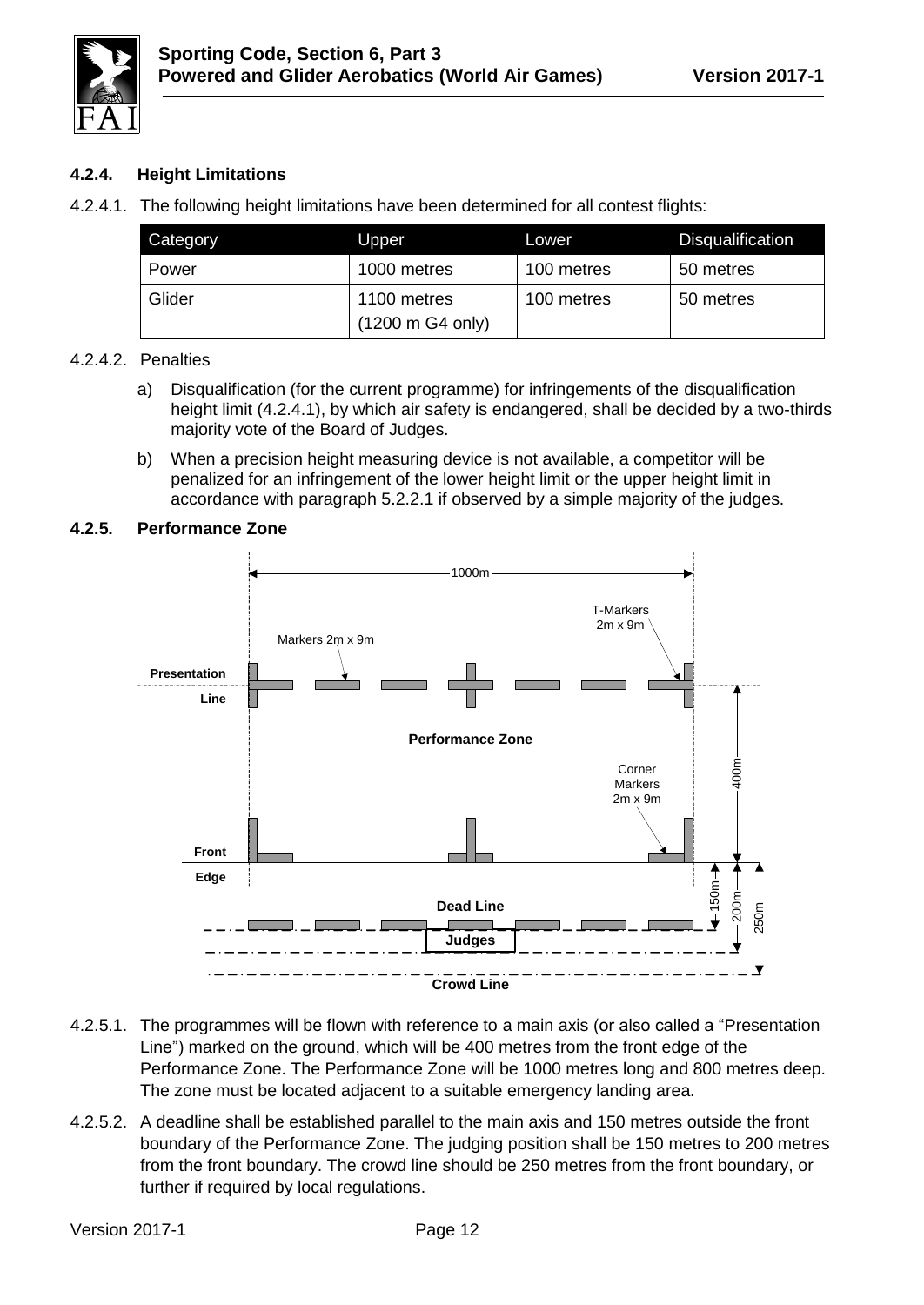

- 4.2.5.3. The Presentation Line and the dead line shall both be marked by 7 contrasting marking strips. The size of these markers must be at least 2 x 9 metres, with the longer side aligned with the direction of the axes. The ends and centre of the axes must be clearly marked by additional strips at least 2 x 9 metres in size. These markings are shown schematically in the diagram above.
- 4.2.5.4. The colour of the marking strips must be in distinct contrast to the ground and other airfield markings, which latter should be removed if possible. If necessary, changes from this pattern may be made to suit local conditions. Any such changes must be approved by the International Jury.
- 4.2.5.5. Marking must be complete prior to the first competition briefing. Aerial pictures of the box must be distributed to the International Jury and competing pilots to determine the correctness of the box geometry and to facilitate familiarization with the physical references.
- 4.2.5.6. Marking of positioning will be carried out by the Board of Judges. The recording of infringements of the deadline may be carried out with an electronic positioning instrument or by a suitably qualified Deadline Judge. If an electronic instrument is in use and becomes inoperable, a Deadline Judge must be used for each flight.

#### <span id="page-18-0"></span>**4.2.6. Duration of Flight and Signalling Start and Finish**

- a) Limits for timed programmes are given in the paragraphs describing those programmes. For non-timed Programmes, the WAGAC organiser will allocate time slots to individual competitors, which must be adhered to. Failure to meet this slot by more than 2 minutes will result in disqualification from the Programme.
- 4.2.6.2. Signalling
	- a) A competitor must signal the start and finish of each programme, and any interruption, by distinctly dipping the wing three (3) times immediately one after the other by more than 45 degrees. For timing purposes the programme is deemed to start on the return of the wings to level after the third wing dip; and is deemed to finish on their return to level after the third of the final wing dips.
	- b) The aircraft may start and/or finish the wing dips either inside or outside the aerobatic zone. They may be in normal or inverted flight or a horizontal, climbing or descending path. If the first figure in a programme begins in inverted flight, all wing dips must be performed in inverted flight. The competitor may change his flight attitude from normal to inverted only by a half roll prior to the first wing dip. The return of wings to 'level' therefore does not necessarily refer to the aircraft being 'in level flight'.
	- c) A horizontal flight path is required at the start of the first figure of Programmes P1, P2, P3, G1, G2 and G3. This horizontal may be started inside the aerobatic zone or, provided that it is clearly seen to continue inside, it may be started outside the zone.

#### <span id="page-18-1"></span>**4.2.7. Measures in Case of Mechanical Defects**

- 4.2.7.1. Defects on the Ground
	- a) In the event of a competing aircraft becoming unserviceable before the start of a flight, the International Jury may, on the recommendation of the Technical Commission, permit the competitor to use another aircraft.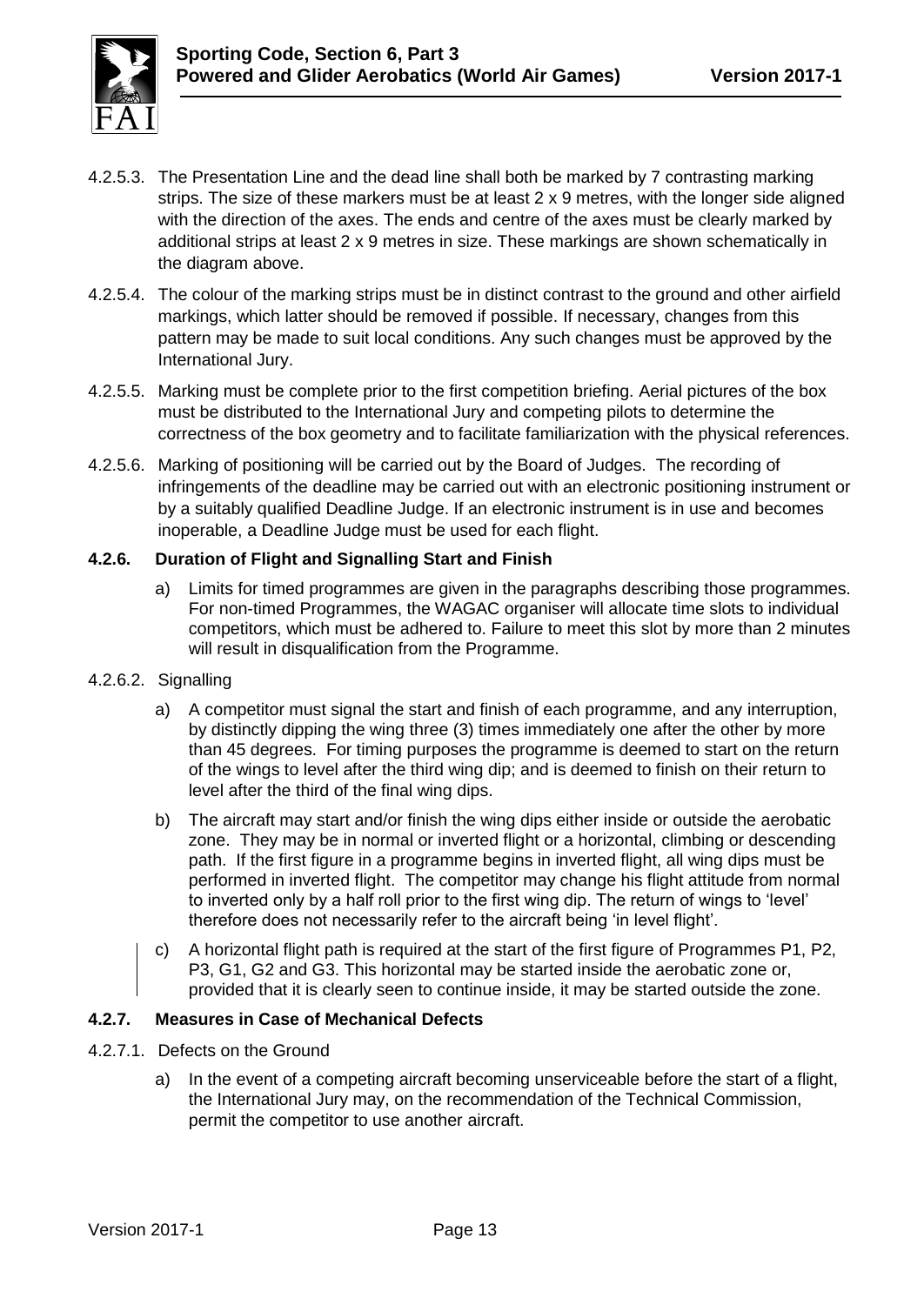

- 4.2.7.2. Defects in Flight
	- a) In the event of a technical problem a competitor may break off his or her flight. However, as time slots for the WAGAC are limited, repeat flights are unlikely to be permitted.

## <span id="page-19-0"></span>**4.3. Programmes Of World Air Games Aerobatic Championships**

#### <span id="page-19-1"></span>**4.3.1. Competition Flights**

- 4.3.1.1. Each competitor will make four competition flights. Smoke may be used on all flights at the option of each individual pilot.
- 4.3.1.2. The WAGAC organisers shall designate an airborne holding area for aircraft awaiting their turn to enter the Performance Zone. This will apply to powered aircraft and gliders on tow.
- 4.3.1.3. While in the holding area, it is recommended that all powered pilots perform safety manoeuvres as follows. These figures are optional but, if flown, must be flown inside the holding area:



<span id="page-19-2"></span>**4.3.2. Programme P1 – The Known Compulsory Programme**

- 4.3.2.1. The Known Compulsory Programme will be as approved by CIVA for the WAC 2015, composed of nine (9) figures in normal and inverted flight performed consecutively and continuously, observing the prescribed sequence of the figures.
- 4.3.2.2. Programme P1 will be time limited to ten (10) minutes. Pilots will be expected to adhere to slot times allocated by the contest organiser.
- 4.3.2.3. Programme P1 will adhere in all other respects to the regulations published in Sporting Code, Section 6 Part 1 Powered Aircraft Version 2015-1.

#### <span id="page-19-3"></span>**4.3.3. Programme P2 - The Free Programme**

- 4.3.3.1. The Free Programme will be composed as per Sporting Code Section 6 Part 1 Powered Aircraft Version 2015-1.
- 4.3.3.2. Programme P2 will be limited to ten minutes, pilots will be expected to adhere to slot times allocated by the contest organiser.
- 4.3.3.3. The programme will adhere in all other respects to those published in Sporting Code, Section 6 Part 1 Powered Aircraft Version 2015-1.

#### <span id="page-19-4"></span>**4.3.4. Programme P3 - The Free Unknown Programme**

4.3.4.1. For the Free Unknown Programme, figures will be chosen from those listed in Section 6 Part 1 Powered Aircraft Version 2015-1. A maximum of 10 figures may be submitted. All ten competing pilots may submit one figure, the order being determined by the drawing of lots.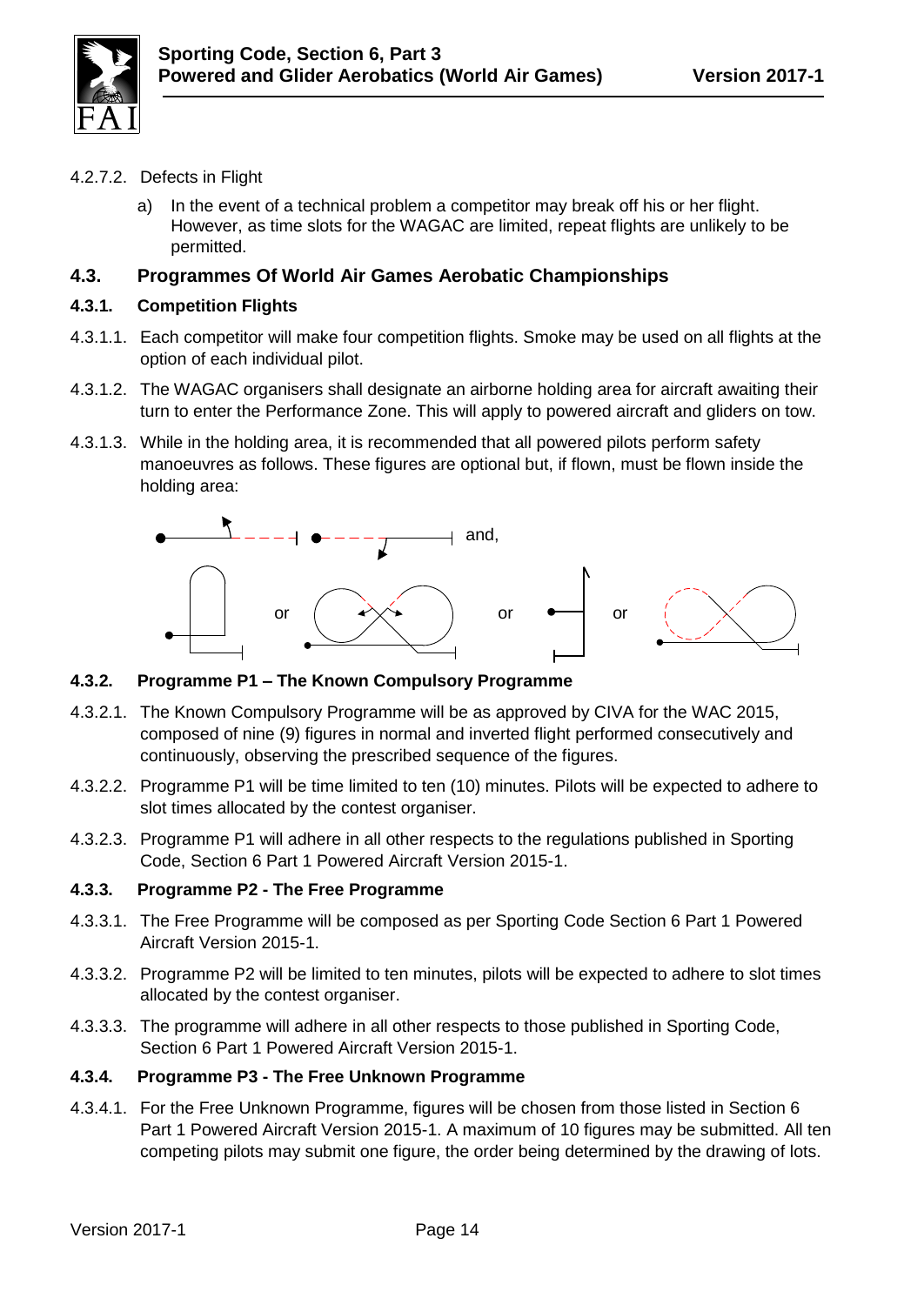

In the event of there being less than ten competing pilots, a further drawing of lots will determine who will submit the additional figures to make up the maximum of 10 figures.

- 4.3.4.2. Programme P3 will be limited to ten minutes. Pilots will be expected to adhere to slot times allocated by the contest organizer.
- 4.3.4.3. The programme will adhere in all other respects to those published in Sporting Code, Section 6 Part 1 Powered Aircraft Version 2015-1.

## <span id="page-20-0"></span>4.3.5. **Programme P4 – The Final Freestyle Programme**

- 4.3.5.1. The timing of this Programme will be 3:30 to 4:00 minutes.
- 4.3.5.2. No holding area will be utilised for Programme P4, competitors will enter the Performance Zone immediately after take-off
- 4.3.5.3. Flight order will be determined by the reverse order of the combined results from Programmes P1 to P3.
- 4.3.5.4. Warm up figures without limitation will be allowed in the Performance Zone to a maximum of one minute, time penalties to apply. Warm up figures will deem to have commenced when the aircraft deviates from straight and level after the initial climb.
- 4.3.5.5. Total time airborne from take-off to final landing approach will be no more than eight minutes.
- 4.3.5.6. Music may be required as per the Organisers request, but will not be monitored by the competitor whilst in flight.
- 4.3.5.7. The competitor will in addition to the standard wing dipping at the end of the sequence, also confirm to the Chief Judge by radio the termination of the sequence.
- 4.3.5.8. Final approach should be planned to allow the next competitor to take-off as appropriate.
- 4.3.5.9. Programme P4 will adhere in all other respects to those published in Sporting Code, Section 6 Part 1 Powered Aircraft Version 2015-1.

## <span id="page-20-1"></span>**4.3.6. Programme G1 – The Free Programme**

4.3.6.1. The Free Programme is composed by the competitors based on the Aresti-System (Condensed) Glider Version. The maximum figure-K of the Free is 300 with ten (10) figures maximum. Catalogue numbers may be used only once without exception. No more than two figures each from the same family (except family 9) may be used. The sequence may be started and finished in upright or inverted flight and in any direction.

#### 4.3.6.2. Versatility

Each sequence must contain at least:

- one rolling turn of 180° or more,
- one stall turn,
- one tailslide,
- one hesitation roll
- one full positive flick roll,
- one half negative flick roll.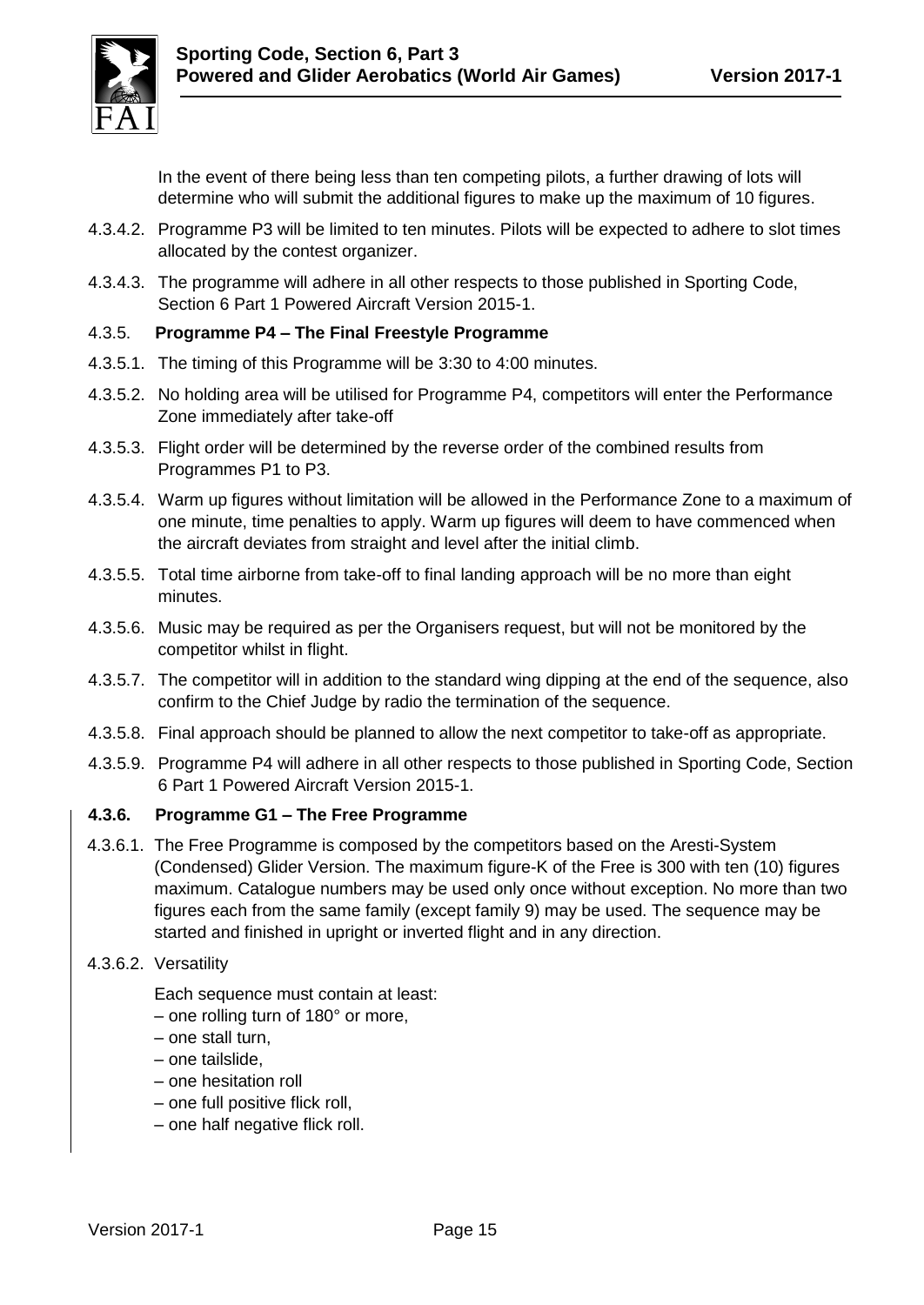

## 4.3.6.3. Checking

At least one week prior to the opening of the contest, competitors must submit their Free sequences to the chairman of the International Jury. The sequences will then be checked for compliance with the rules by the Jury or by officials appointed for this task.

#### <span id="page-21-0"></span>**4.3.7. Programmes G2 and G3 – The Unknown Programmes**

- 4.3.7.1. For Programmes G2 and G3 each competitor submits in advance (date TBD) three figures from the current Aresti Catalogue (Condensed) Glider Version. Maximum K for the individual figures is 40; the total K of the three figures must not exceed 90.
- 4.3.7.2. From these figures the International Jury, assisted by the Chief Judge, composes two sequences for Programmes G2 and G3 with a figure K of 200 minimum and 230 maximum. If necessary, the Jury may add no more than two figures of their own, but only to aid in sequence construction.
- 4.3.7.3. The sequences will be given to the competitors not later than 12 hours before the planned start of Programmes G2 or G3.
- 4.3.7.4. Training for the Unknown Programmes is prohibited. Competitors violating this regulation will be disqualified.

#### <span id="page-21-1"></span>**4.3.8. Programme G4 – The Freestyle Programme**

- 4.3.8.1. Release height for Programme G4 is 1200 m AGL. Competitors may perform a low pass at a minimum height of 50 metres AGL on request.
- 4.3.8.2. The Freestyle Programme should be accompanied by music. The organiser must ensure availability of a satisfactory and reliable sound system. The competitor will signal the start of his/her music to the sound operator.
- 4.3.8.3. There will be no submission of forms containing the sequence of figures for these Programmes.
- 4.3.8.4. Marking criteria for Glider Freestyle Programmes see section 6.2.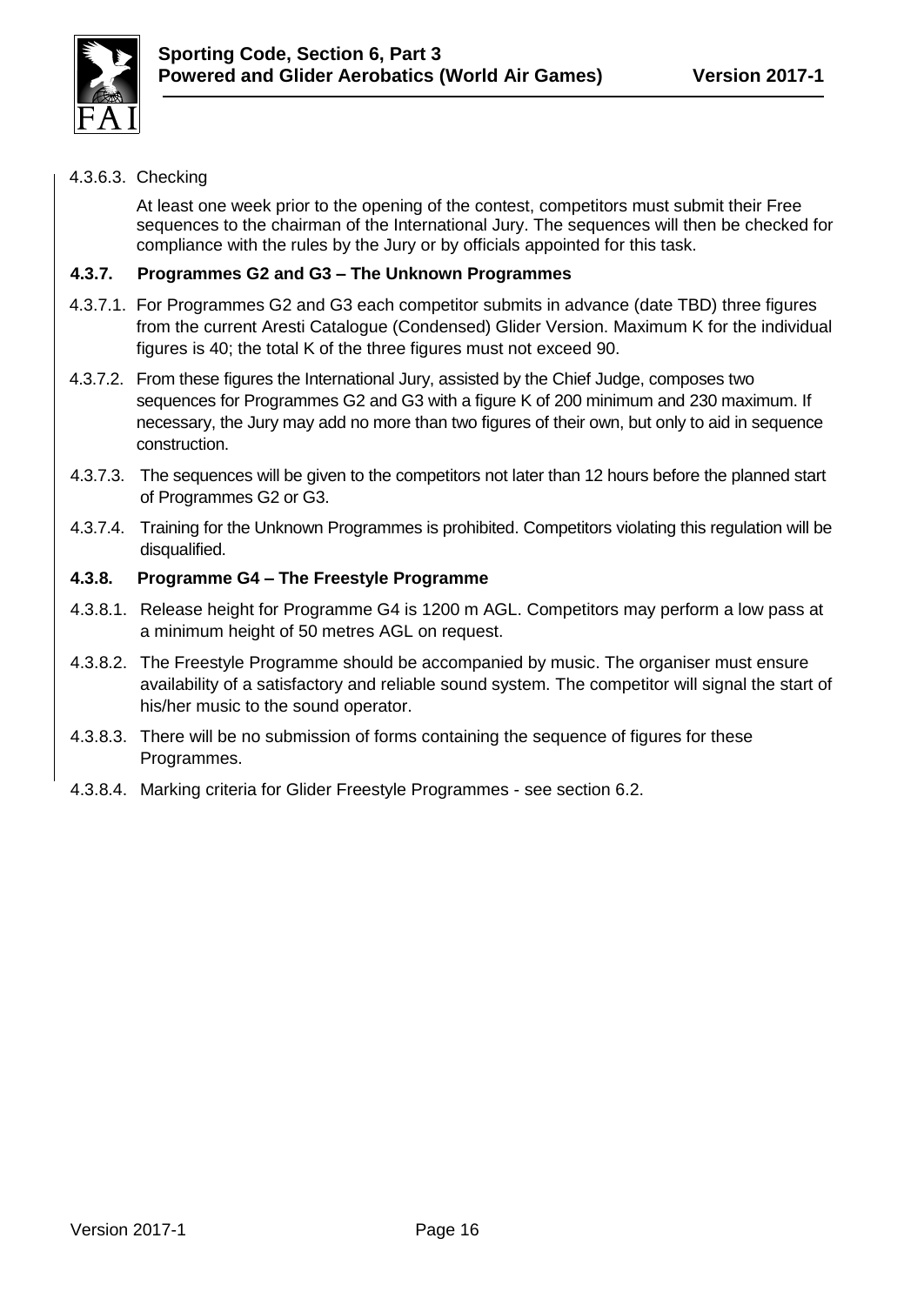

## <span id="page-22-0"></span>**5. REGULATIONS FOR THE EVALUATION OF COMPETITION FLIGHTS**

## <span id="page-22-1"></span>**5.1. Evaluation Of The Performance**

#### <span id="page-22-2"></span>**5.1.1. Judges**

- 5.1.1.1. Each programme of WAGAC will be marked by the Judges using a standardised system.
- 5.1.1.2. Where the majority decision of the Panel of Judges is required, in a case of disagreement about the penalisation of the flight of a competitor, the Chief Judge shall have a casting vote in the event of a tie.

#### <span id="page-22-3"></span>**5.1.2. Marks for Aresti-Based Figures**

- 5.1.2.1. The Judges will independently assess the quality of each figure and its components as performed in the sequences for Programmes P1, P2, P3, G1 and G2, marking with numbers from 0 to 10, in intervals of 0.5. A Hard Zero (HZ) mark will be awarded if the figure is incorrect or missing.
- 5.1.2.2. Judging and scoring of these figures shall be in accordance with the relevant paragraphs of Sporting Code Section 6, Parts 1 and 2 for powered and glider aircraft respectively.

#### <span id="page-22-4"></span>**5.1.3. Marking of Positioning**

- 5.1.3.1. If an electronic, radar or radio-controlled tracking instrument is operated, the position of the aircraft must be recorded from the signalling of the start of the sequence to the finish. This recording will only be reviewed to confirm Deadline infringements.
- 5.1.3.2. The positioning mark will be given by the Board of Judges, using the relevant techniques in accordance with those specified in Sporting Code Section 6 parts 1 and 2.
- 5.1.3.3. Because the rear boundary of the Performance Zone is not marked, infringements of the performance zone will not be recorded. The K factor accorded to positioning marks will be as shown in the following table.

| Programmes                                       | K Factor for Positioning |
|--------------------------------------------------|--------------------------|
| P <sub>1</sub> , P <sub>2</sub> , P <sub>3</sub> | $K = 40$                 |
| G1, G2, G3                                       | $K = 15$                 |

#### <span id="page-22-5"></span>**5.1.4. Marking of Final Freestyle Programmes**

5.1.4.1. Marking for power programme P4 will be as set out in Sporting Code Section 6, Part 1. Glider freestyle programme G4 will be marked as set out in paragraph 6.2 below.

#### <span id="page-22-6"></span>**5.1.5. Official Video Recording**

- 5.1.5.1. An official video recording from the Judges' position must be made of every individual competition flight in a WAGAC. The official recording must be available to the International Jury to assist their decision on any protests regarding the evaluation of a competition flight. The recording shall not be available to competitors except in conjunction with the International Jury's decisions on protests and with their agreement. After the completion of the championships, the recording may be released by the organisers for use in training.
- 5.1.5.2. The official recording shall also be available to the Chief Judge and the Board of Judges to assist their discussions on matters of fact.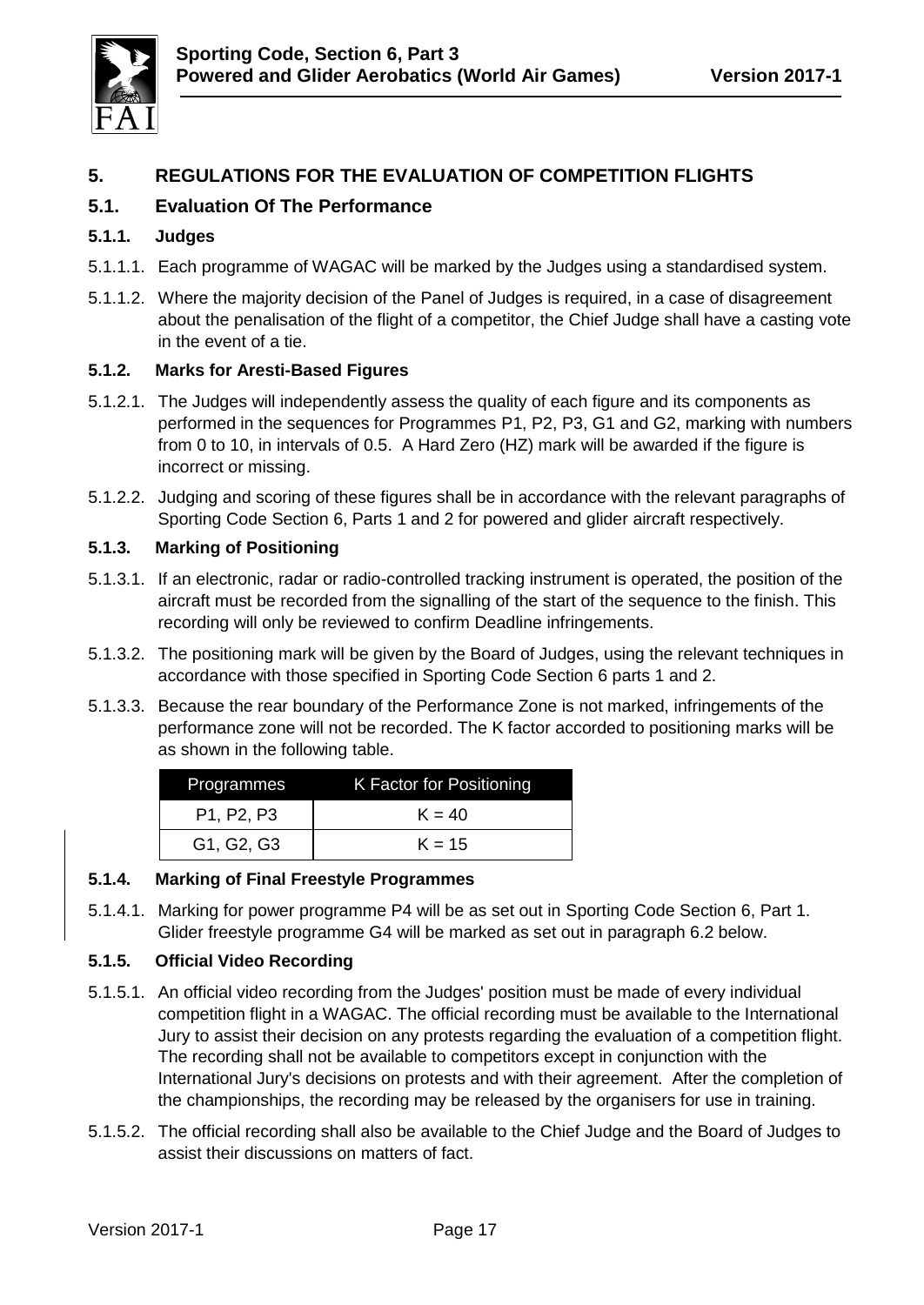

5.1.5.3. Organisers must provide suitable quality equipment with qualified operators to ensure that useful information is provided to the judges and International Jury for their decisions.

## <span id="page-23-0"></span>**5.2. Penalty Points Deductible From Total (Averaged) Scores**

#### <span id="page-23-1"></span>**5.2.1. Time Limits for the Programmes**

- 5.2.1.1. Any deviation, shorter or longer, from the time allowed for Programme P4 will incur 10 penalty points for each second or fractional part of a second of deviation.
- 5.2.1.2. Failure of a competitor to observe precisely wing dipping for all Programmes (signalling start and finish) will result in a penalty of 150 points. To check and decide on this is the responsibility of a simple majority of the Judges.

#### <span id="page-23-2"></span>**5.2.2. Infringement of Height Limits**

<span id="page-23-7"></span>5.2.2.1. For every obvious and visually recognised infringement of the lower height limit during the performance of any Programme, the competitor will be given 250 penalty points; an additional 250 penalty points will be given for each figure flown completely below the lower height limit; for an infringement of the upper height limit 50 penalty points are given. A competitor flying lower than 50 metres will be disqualified from the current programme for causing a dangerous situation.

#### <span id="page-23-3"></span>**5.2.3. Infringements of the Performance Zone and Deadline**

5.2.3.1. Infringements of the Performance Zone will not be measured or penalised in any of the programmes. Infringements of the Deadline shall result in disqualification of the pilot from the programme. In programmes when figures are graded individually, a Judge may deduct 0.5 to 1.0 from the mark for each figure badly visible due to its unreasonably long distance away from the judging position.

#### <span id="page-23-4"></span>**5.2.4. Flight Regulations and Dangerous Flying**

5.2.4.1. Competitors found guilty of violating flight regulations and/or causing a dangerous situation will, on the recommendation of the International Jury, be disqualified by the Contest Director. The Chief Judge may, with the agreement of two-thirds of the Board of Judges, exclude a pilot who is not flying safely or could cause an unsafe situation.

#### <span id="page-23-5"></span>**5.2.5. Interruption of a Programme or Addition of Figures**

5.2.5.1. These shall be as described in the relevant paragraphs of Sporting Code Section 6, Parts 1 and 2 for powered and glider aircraft respectively.

## <span id="page-23-6"></span>**5.3. Penalties And Devaluations Applicable To Aresti Figures In Programmes**

These shall be as described in the relevant paragraphs of Sporting Code Section 6, Parts 1 and 2 for powered and glider aircraft respectively.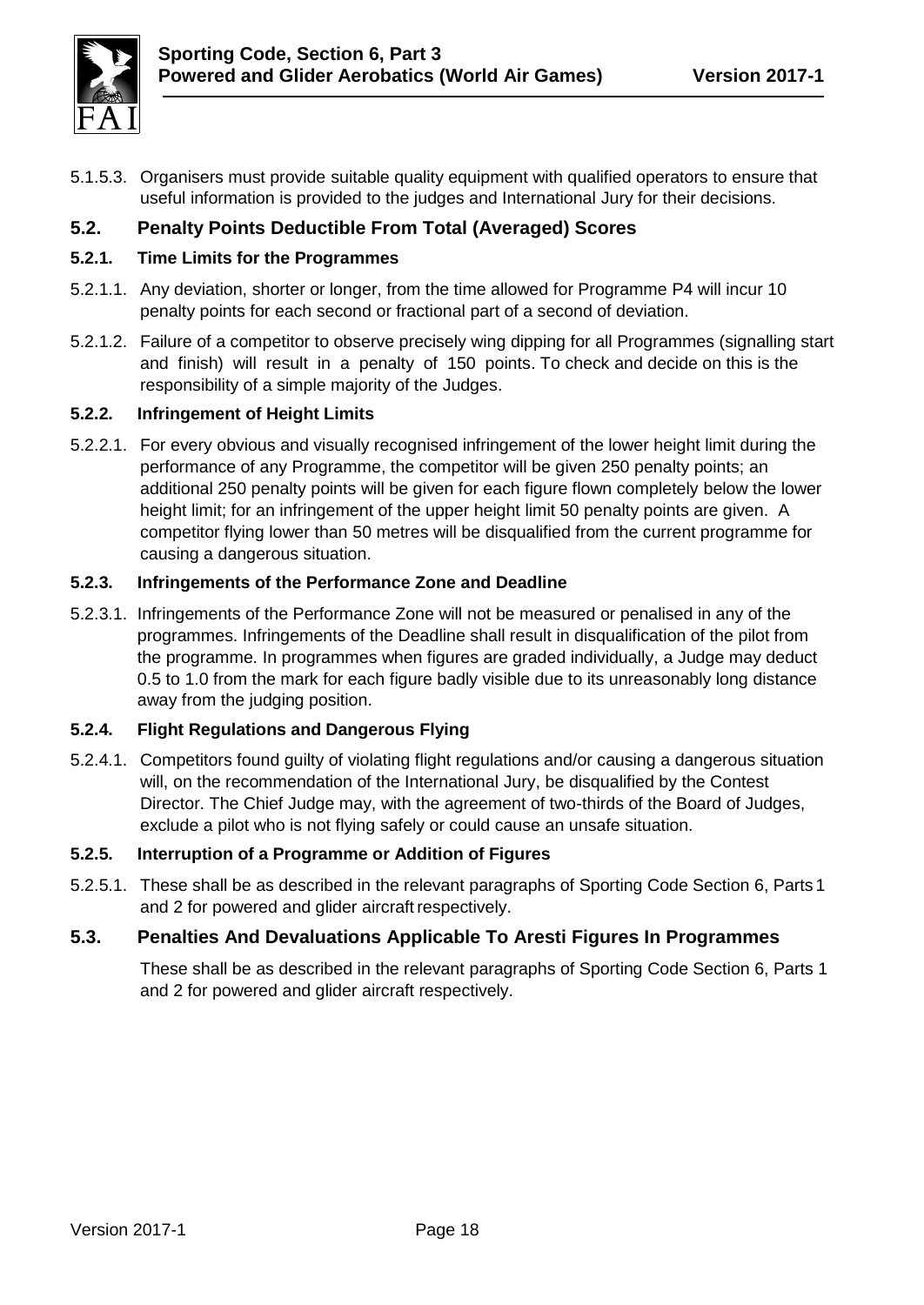

## <span id="page-24-0"></span>**6. CRITERIA FOR JUDGING AEROBATIC FIGURES**

## <span id="page-24-1"></span>**6.1. Power programmes P1 to P3, Glider programmes G1, G2 and G3.**

6.1.1.1. These shall be as described in the relevant paragraphs of Sporting Code Section 6, Part 1 for powered aircraft and part 2 for glider aircraft.

#### <span id="page-24-2"></span>**6.2. Glider Freestyle Programme G4**

6.2.1.1. Glider Freestyle Programmes will be judged under three main headings. A mark of up to 10 points, in increments of 0.5 will be given under each of the ten sub-headings.

#### <span id="page-24-3"></span>**6.2.2. Technical merit (160 K)**

- 6.2.2.1. Utilisation of the flight envelope 40 K The pilot should, within reasonable limits, demonstrates the flight envelope of his/her glider in terms of airspeed as well as accelerations, both positive and negative. The dynamic character of glider aerobatics must be considered and excessively hard manoeuvring avoided. High-alpha, beyond-stall-manoeuvres and autorotations should also be demonstrated. Points are to be deducted accordingly, if any of these areas is missing.
- 6.2.2.2. Exploitation of Attitudes and planes of flight 40 K The pilot should show manoeuvres around all axes of the glider in a variety of different attitudes and in all planes of flight. Repetition of particular attitudes or flight paths should be downgraded as well as under-utilization of certain planes of flight.
- 6.2.2.3. Clarity of execution of manoeuvres 40 K It should be clear to the judges that all manoeuvres flown were intended and fully controlled by the pilot. Start and finish of individual manoeuvre elements should be clearly recognisable. Poorly executed manoeuvres and apparently uncontrolled phases of flight must be downgraded.
- 6.2.2.4. Number and variety of manoeuvres 40 K The pilot should show as many different manoeuvres as possible in the available height. Repetition of specific manoeuvres and inefficient utilization of energy must be downgraded.

## <span id="page-24-4"></span>**6.2.3. Artistic Impression (160 K)**

6.2.3.1. Harmony – 40 K

The ideal of harmony in a glider freestyle programme is fulfilled when it gives the impression of a "dance in the air". The succession of figures and manoeuvre elements should be an elegant flow, where each figure naturally emerges from the previous one. To present this impression, the pilot must expertly manage the available energy without having to speed up or slow down visibly between figures or manoeuvres.

6.2.3.2. Rhythm  $-40 K$ 

It is expected that the pilot alternates gracefully between high-speed elements or rapid rotations and more gently flowing manoeuvres in order to present a pleasing variation of pace, again similar to a dance.

#### 6.2.3.3. Orientation and Position – 40 K

The ideal programme is presented so that all elements of the performance are optimally oriented and positioned for the judges and spectators to watch and assess. Any elements which are flown in an unfavourable position or orientation must be downgraded.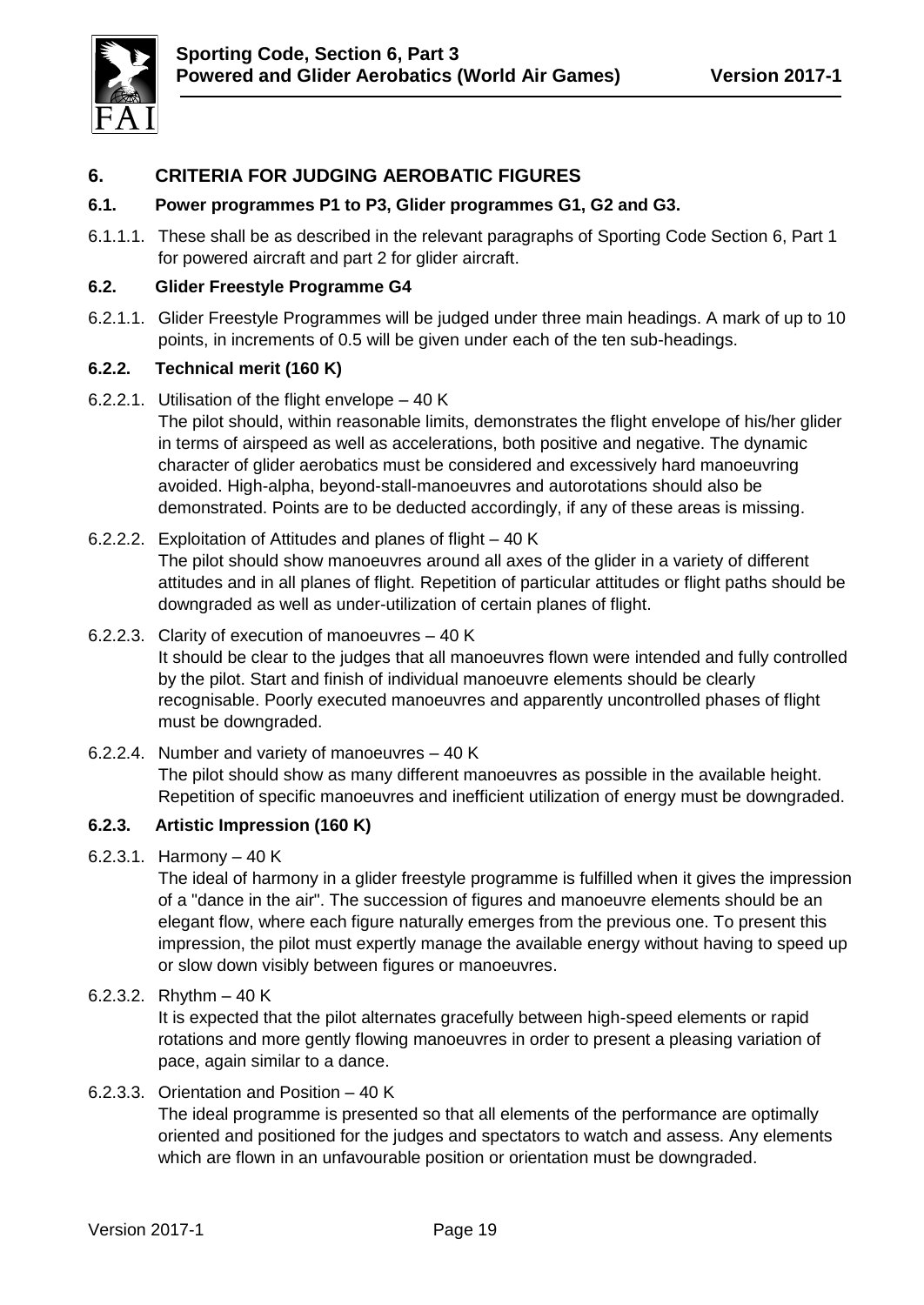

## 6.2.3.4. Matching with music  $-40$  K

A glider freestyle programme without accompanying music is lacking an important emotional element. The competitor should carefully choose the music which fits the character of his programme. Ideally, the pace of the programme should match the rhythm and pace of the music as much as possible. If there is no accompanying music, the mark under this heading is 0.0.

#### <span id="page-25-0"></span>**6.2.4. Positioning (80 K)**

#### 6.2.4.1. Symmetry – 40 K

Highest marks will be given when the sequence as a whole is balanced evenly to the left and right of the judges' direct line of vision towards the centre of the performance zone. Marks should be deducted if, by design or by the influence of the wind, a pilot's programme is noticeably biased to left or right.

6.2.4.2. Utilisation of Performance Zone – 40 K

The flight should be positioned so that the available lateral space is efficiently used without spreading the programme too far out. Figures flown unnecessarily far away from the judges and spectators show poor position management and must also be downgraded.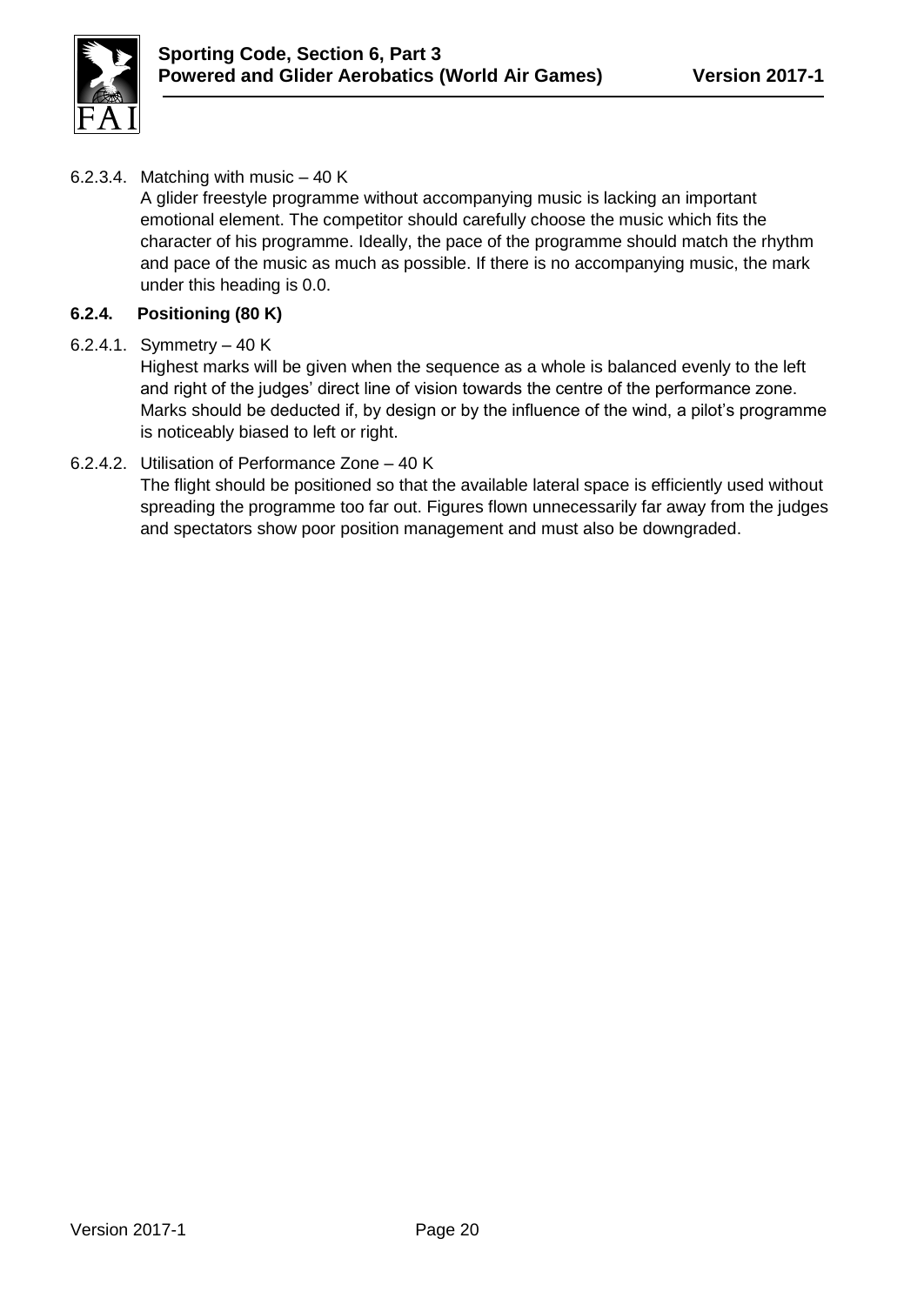

## <span id="page-26-0"></span>**7. CODE OF PRACTICE FOR THE CHIEF JUDGE AND BOARD OF JUDGES AT WORLD AIR GAMES AEROBATIC CHAMPIONSHIPS**

7.1.1.1. These shall be as described in the relevant paragraphs of Sporting Code Section 6, Parts 1 and 2 for powered and glider aircraft respectively.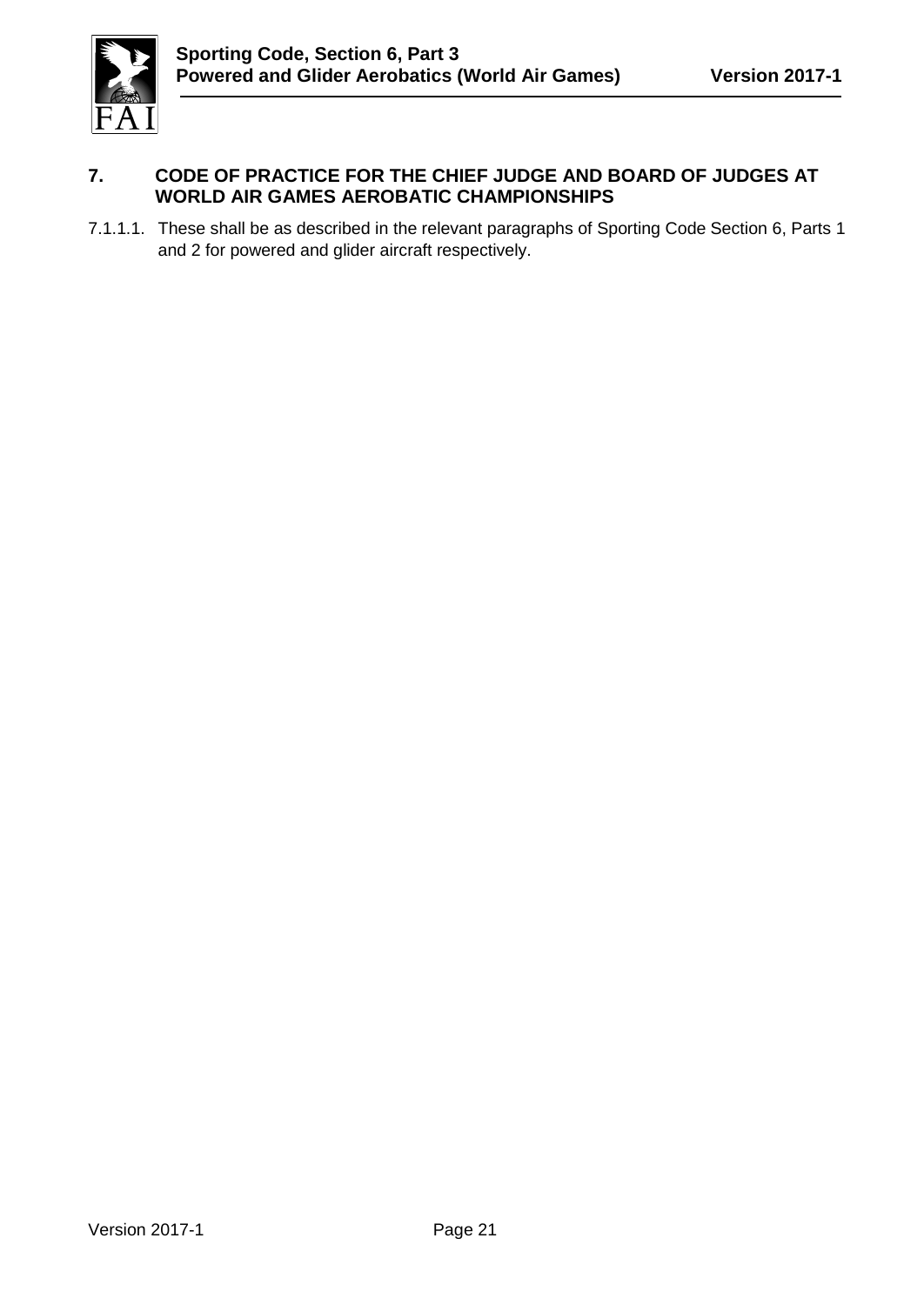

## <span id="page-27-0"></span>**8. METHOD FOR PROCESSING SCORES**

#### <span id="page-27-1"></span>**8.1.1. All Programmes**

- 8.1.1.1. The CIVA Fair Play System will not be used at World (Air) Games.
- 8.1.1.2. Raw grades will be displayed to the public via judge assistants entering the grades in real time on the tablets provided (Instant Scoring). Rank order as assessed from scores derived from the raw grades will be displayed for the programme being flown (no overall ranking).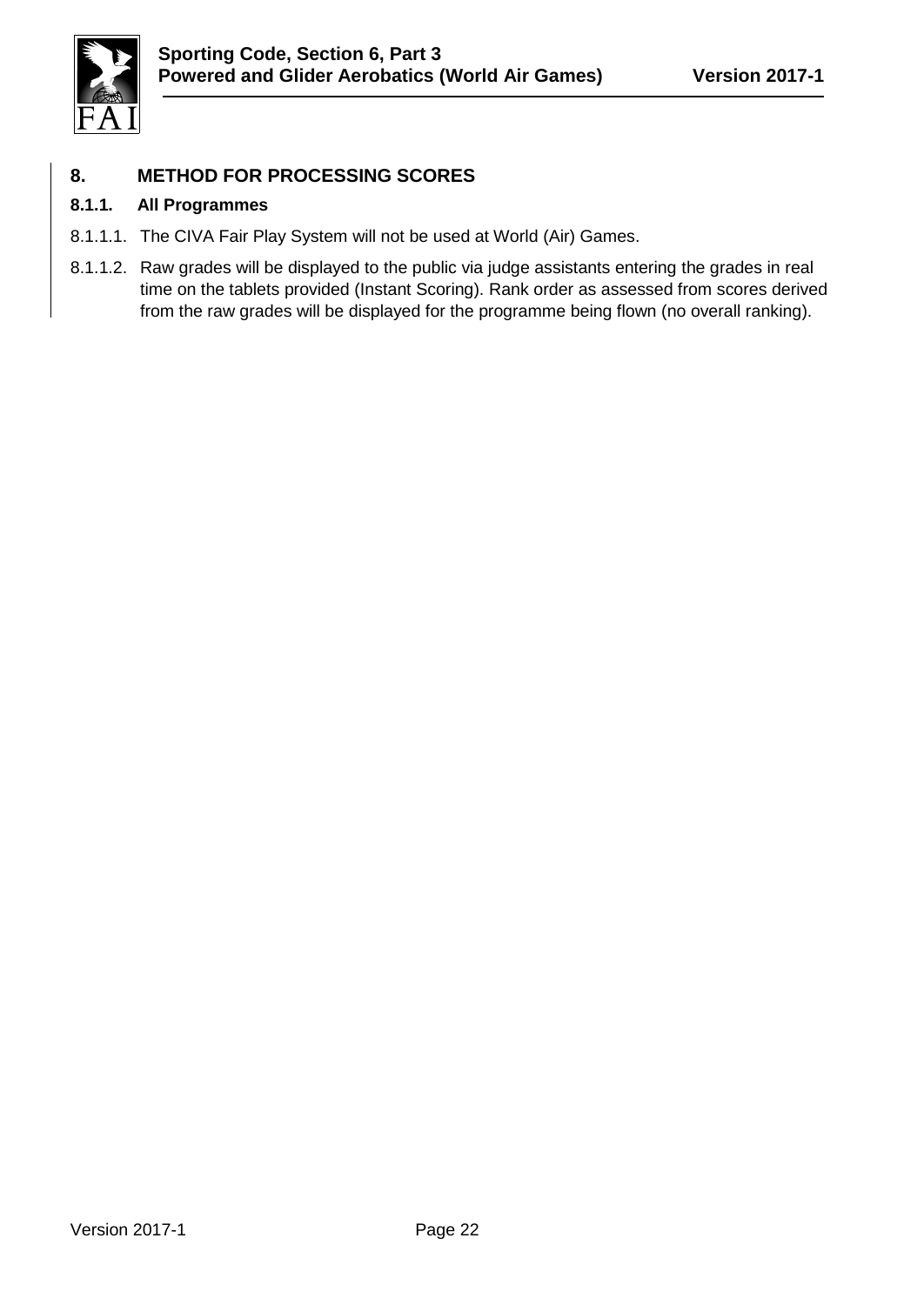

## <span id="page-28-0"></span>**9. LIST OF FIGURES FOR PROGRAMME P2**

9.1.1.1. These shall be as described in the relevant paragraphs of Sporting Code Section 6, Part 1.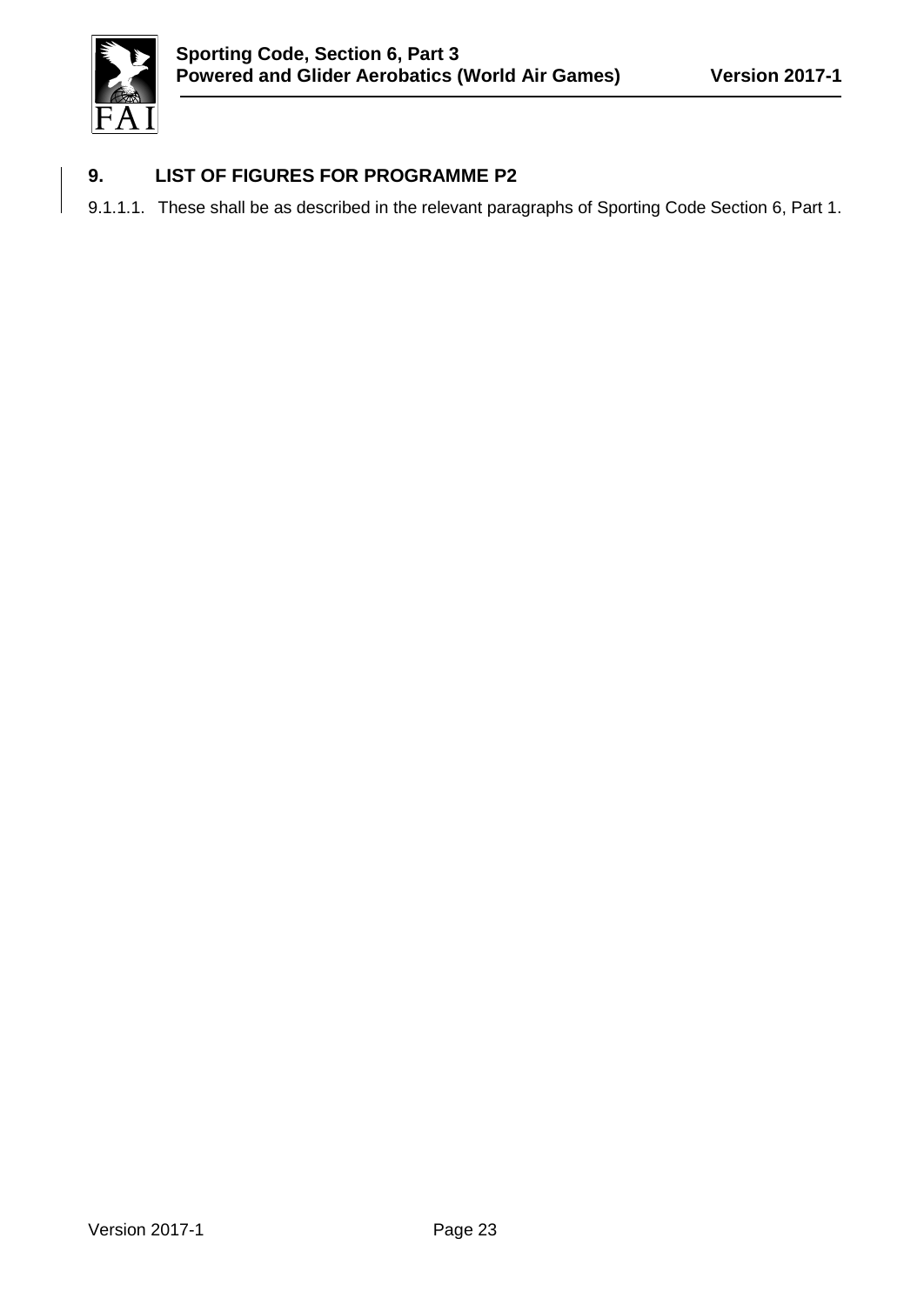

- <span id="page-29-0"></span>**10. KNOWN COMPULSORY PROGRAMMES**
- <span id="page-29-1"></span>**10.1. Programme P1**